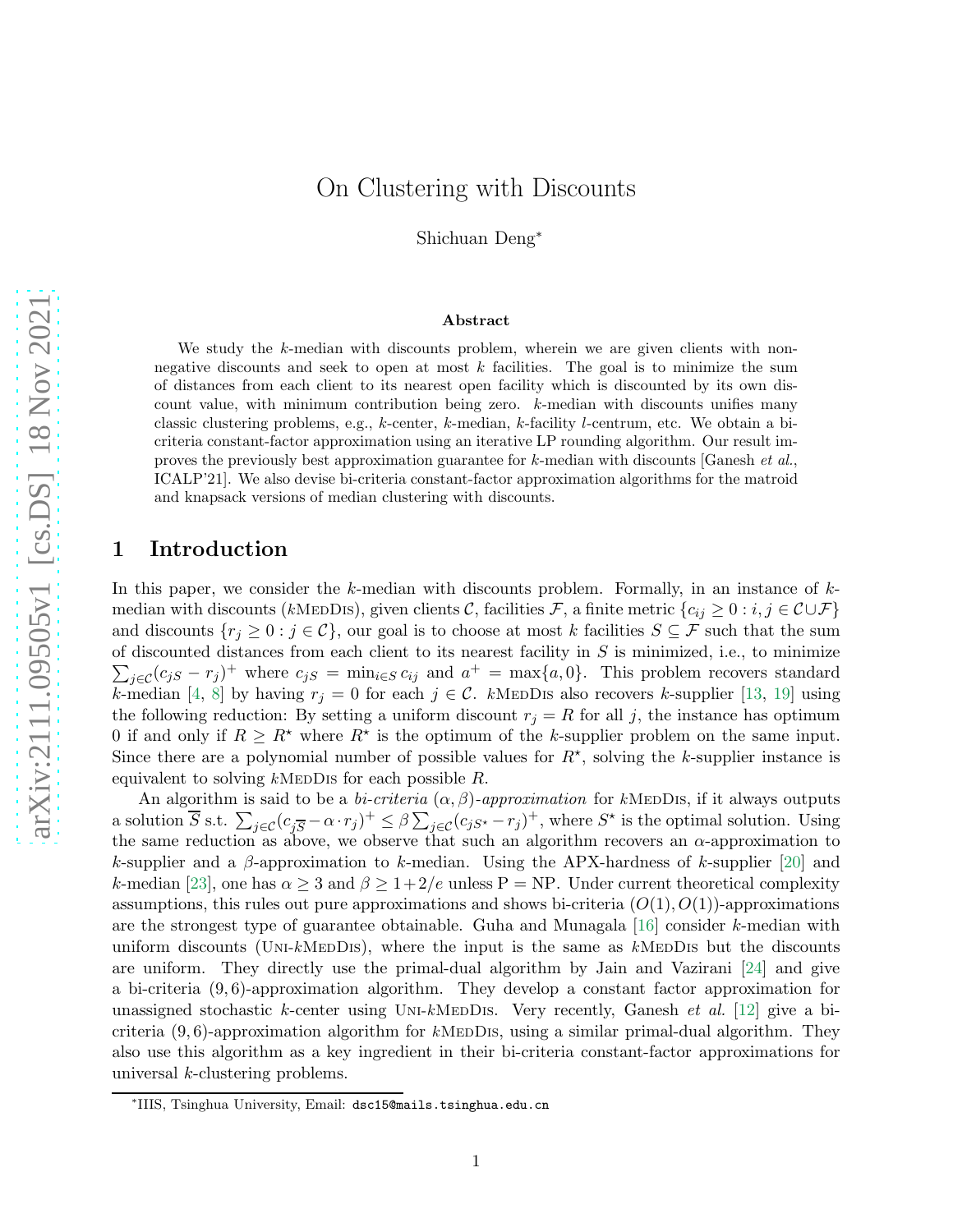UNI-kMEDDIS is also closely related to k-facility l-centrum, where the input is the same as k-median, but the objective is the sum of l largest connection costs. This problem unifies  $k$ supplier and k-median via  $l \in \{1, |\mathcal{C}|\}$ . Given a bi-criteria  $(\alpha, \beta)$ -approximation for UNI-kMEDDIS, one recovers a max $\{\alpha, \beta\}$ -approximation for k-facility l-centrum, by exhaustive search for the l-th largest connection cost R in the optimum and setting a uniform discount R  $[6]$ . An improved bi-criteria  $(5, 5 + \epsilon)$ -approximation for UNI-kMEDDIs is given in [\[6\]](#page-16-1) in the more general setting of multi-dimensional discounts and ordered k-median.

**Our contributions** We present an LP rounding algorithm for  $k$ MEDDIs and achieve better approximation factors than the previously-known bi-criteria  $(9, 6)$ -approximation [\[12\]](#page-17-5). We employ a modestly improved iterative rounding framework by Krishnaswamy et al. [\[27\]](#page-18-2), inspired by the "quarter ball chasing" technique in [\[17\]](#page-17-6).

In the original iterative rounding framework [\[27\]](#page-18-2), one starts with a solution to the natural relaxation, and obtains an (almost) integral solution by iteratively modifying an auxiliary LP. Like several previous LP based algorithms for median clustering [\[8,](#page-17-0) [31\]](#page-18-3), the main idea is to have a basic solution such that the tight constraints at this solution consists of laminar families. In [\[27\]](#page-18-2), the laminar family is obtained by dynamically maintaining a "core set" of clients and creating packing constraints indexed by these clients. Gupta *et al.* [\[17\]](#page-17-6) further refines the framework by adding an additional laminar family in the auxiliary LP and analyzing the structure of the basic solutions.

To obtain an approximation for kMEDDIS, we adapt the framework by having a new objective. where the contribution of assigning facility i to client j is  $(\hat{c}_{ij} - \tau r_j)^+$  for  $\tau > 1$  and discretized cost function  $\hat{c} \geq c$ . Compared with the real contribution, this objective prescribes a larger discount for each client, which in turn provides an upper bound on the auxiliary objective after we discretize the given metric c. Since our formulation is free of outliers, we are able to have a simpler analysis of the approximation guarantee for using two laminar families in the auxiliary LP.

The LP based algorithm also gives rise to the first constant factor approximations for matroid median with discounts (MATMEDDIS) and knapsack median with discounts (KNAPMEDDIS). In these two problems, the input is the same as  $k$ MEDDIS, except that the cardinality constraint k is absent. We need to either choose an independent set of facilities in a given matroid  $\mathcal{M} = (\mathcal{F}, \mathcal{I})$ , or choose weighted facilities that have a total weight no more than a given threshold. The reduction from matroid center/median, knapsack center/median to MATMEDDIS, KNAPMEDDIS follows similarly.

We also obtain constant-factor approximations for clustering problems with uncertain and stochastic clients. These are application results which rely on previously-existing frameworks, e.g., the  $O(1)$ -approximation algorithm for unassigned stochastic k-center by Guha and Munagala [\[16\]](#page-17-4) and the bi-criteria  $(O(1), O(1))$ -approximation for universal k-median by Ganesh *et al.* [\[12\]](#page-17-5). See Section [5](#page-12-0) for more details.

Related work k-center and k-median are two of the most fundamental clustering problems. k-center is NP-hard to approximate to a factor better than  $2$  [\[21\]](#page-17-7), and simple 2-approximations are developed [\[13,](#page-17-1) [19\]](#page-17-2). There is a long line of research for k-median, with approximations given by primal-dual methods [\[23,](#page-18-0) [24,](#page-18-1) [29\]](#page-18-4), local search [\[3\]](#page-16-2) and LP rounding [\[7,](#page-16-3) [8\]](#page-17-0). Currently the best approximation ratio is  $2.675 + \epsilon$  due to Byrka *et al.* [\[4\]](#page-16-0). No performance guarantee better than  $1 + 2/e$  is obtainable in polynomial time unless  $P = NP$  [\[23\]](#page-18-0).

Clustering problems with stronger combinatorial constraints are extensively studied. Hochbaum and Shmoys [\[20\]](#page-17-3) give a tight 3-approximation for knapsack center. Chen *et al.* [\[9\]](#page-17-8) give a tight 3approximation for matroid center. Several approximations are developed for median clustering [\[8,](#page-17-0) [26,](#page-18-5) [28,](#page-18-6) [31\]](#page-18-3) with the current best ratios 7.081 [\[27\]](#page-18-2) for matroid median and  $6.387+\epsilon$  [\[17\]](#page-17-6) for knapsack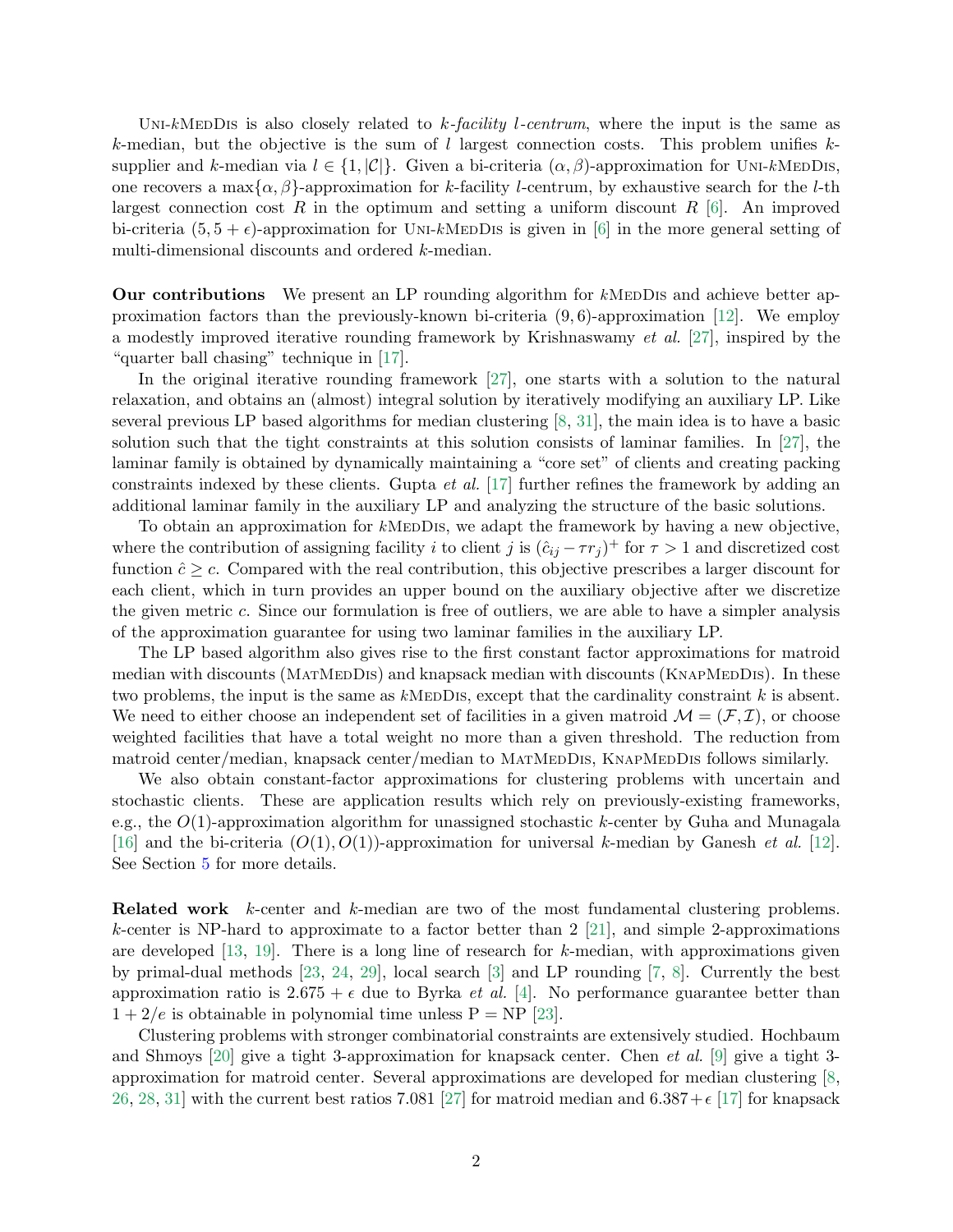median. Many variants are considered in the literature, e.g., robust matroid and knapsack center [\[9,](#page-17-8) [18\]](#page-17-9) where a certain number of clients can be discarded, and the more general robust  $\mathscr{F}\text{-center}$ problem [\[5\]](#page-16-4), where some clients are discarded and  $\mathscr F$  is an independence system containing all feasible solutions.

Cormode and McGregor [\[10\]](#page-17-10) introduce the study of stochastic k-center and obtain a bi-criteria constant-factor approximation. Guha and Munagala [\[16\]](#page-17-4) improve their result and obtain  $O(1)$ approximations for both the unassigned and assigned versions of stochastic k-center. Huang and Li [\[22\]](#page-18-7) consider the unassigned version of stochastic k-center and devise the first PTAS for fixed k and constant-dimensional Euclidean metrics. Alipour and Jafari [\[2\]](#page-16-5) study multiple variants of assigned stochastic k-center and give various constant-factor approximations, some of which are later improved by Alipour [\[1\]](#page-16-6).

### 1.1 Organization

In Section [2,](#page-2-0) we present a bi-criteria  $(O(1), O(1))$ -approximation for kMEDDIS. In Section [3,](#page-6-0) we present a bi-criteria  $(O(1), O(1))$ -approximation for MATMEDDIS. In Section [4,](#page-7-0) we present a bicriteria  $(O(1), O(1))$ -approximation for KNAPMEDDIS. We then provide application in Section [5,](#page-12-0) and defer some proof details to the appendix.

## <span id="page-2-0"></span>2 k-Median with Discounts

### 2.1 The Natural Relaxation

In this section, we consider kMEDDIS. The natural relaxation is given as follows, where  $x_{ij} \in [0,1]$ is the extent we assign facility i to client j, and  $y_i \in [0, 1]$  is the extent we open facility i.

<span id="page-2-1"></span>min 
$$
\sum_{j \in \mathcal{C}} \sum_{i \in \mathcal{F}} x_{ij} (c_{ij} - r_j)^+
$$
  
s.t. 
$$
\sum_{i \in \mathcal{F}} x_{ij} = 1 \qquad \forall j \in \mathcal{C}
$$

$$
\sum_{i \in \mathcal{F}} y_i \le k
$$

$$
0 \le x_{ij} \le y_i \le 1 \qquad \forall i \in \mathcal{F}, j \in \mathcal{C}.
$$
 (LP-*k*)

Let  $OPT_1 \geq 0$  be the optimum of the instance of kMEDDIS. The optimum of [LP-](#page-2-1)k is at most  $OPT_1$ , since the integral solution induced by the optimal solution is feasible, and the objective is equal to  $\text{OPT}_1$ . Fix an optimal solution  $(\bar{x}, \bar{y})$  to [LP-](#page-2-1)k in what follows. We assume w.l.o.g. that  $(\bar{x}, \bar{y})$  is *distance-optimal*, i.e., whenever there exists  $\bar{x}_{ij} > 0$ , for each i' s.t.  $c_{i'j} < c_{ij}$ , we have  $\bar{x}_{i'j} = \bar{y}_{i'}$ . We note that though this is NOT guaranteed by the LP objective due to the discounts, we can always modify the solution such that it becomes distance-optimal while keeping the objective value unchanged.

### 2.2 Metric Discretization and Auxiliary LP

<span id="page-2-2"></span>In the sequel, we adapt the iterative rounding framework in [\[27\]](#page-18-2). W.l.o.g., we assume  $c_{pq} \geq 1$  for any  $p, q \in \mathcal{F} \cup \mathcal{C}$  that are not co-located. We fix  $\tau > 1$  and discretize the metric c as follows: Let  $D_{-2} = -1, D_{-1} = 0$ , and  $D_{\ell} = a\tau^{\ell}$  for any  $\ell \in \mathbb{Z}_{\geq 0}$ , where  $a = \tau^b$  and  $b \in [0, 1)$  is a parameter we will determine later. For any  $p, q \in \mathcal{F} \cup \mathcal{C}$ , define  $\hat{c}_{pq} = \min_{\ell : D_{\ell} \geq c_{pq}} D_{\ell}$ . One notices that  $\hat{c}$  is not necessarily a metric. We obtain the following lemma.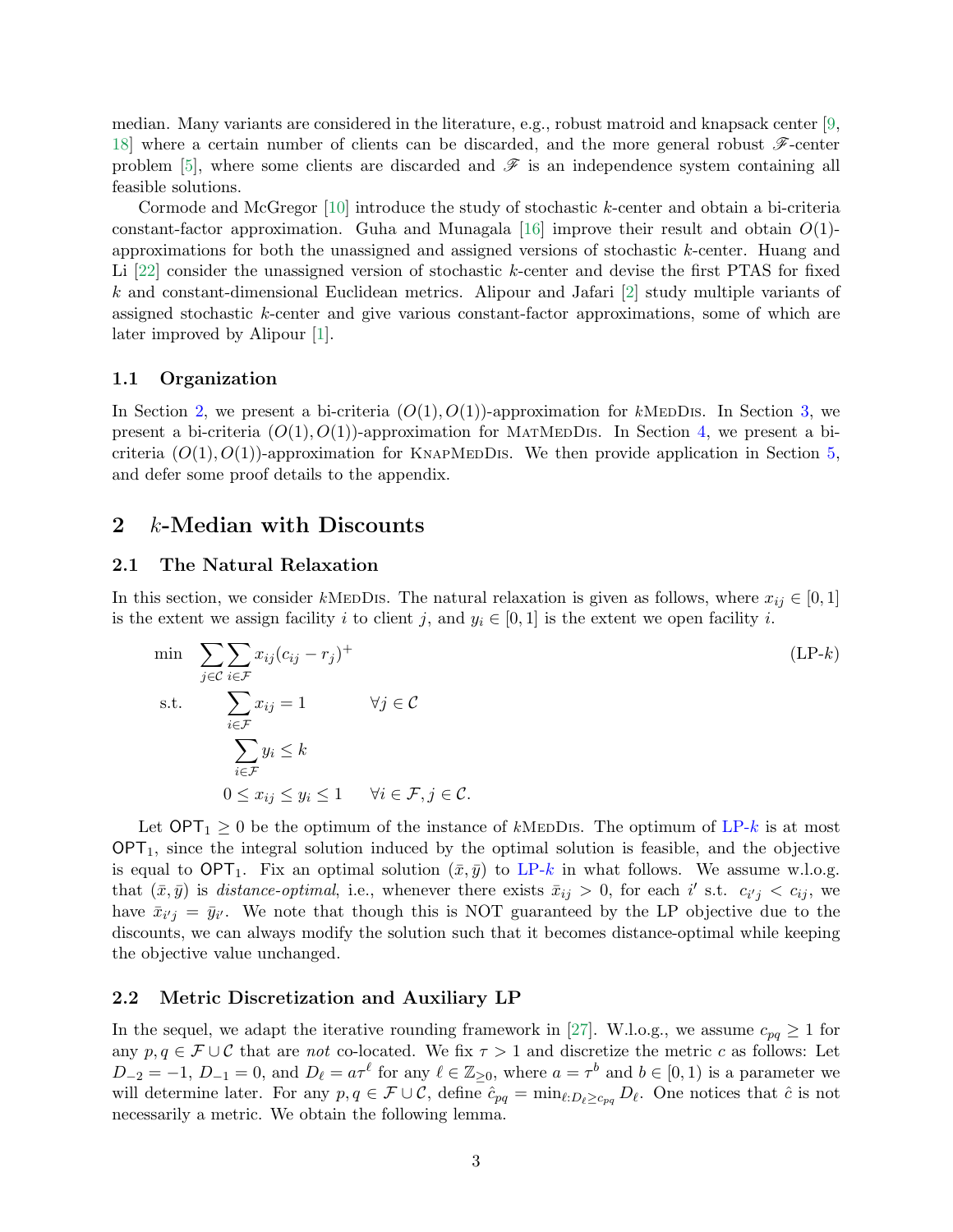**Lemma 1.** If b is a random variable uniformly distributed on [0, 1), for any  $i \in \mathcal{F}$ ,  $j \in \mathcal{C}$ , one has  $\mathbb{E}_b[(\hat{c}_{ij} - \tau r_j)^+] \leq \frac{\tau - 1}{\ln \tau}$  $\frac{\tau-1}{\ln \tau} (c_{ij} - r_j)^+$ .

*Proof.* When  $c_{ij} = 0$ , the expectation is 0 and the inequality is trivial. We assume  $c_{ij} \ge 1$  in what follows. Let  $c_{ij} = \tau^{s+u}$  where  $s \in \mathbb{Z}$  and  $u \in [0,1)$ . Since  $D_{\ell} = a\tau^{\ell} = \tau^{\ell+b}$  for  $\ell \geq 0$  and b is distributed uniformly on [0, 1),  $\hat{c}_{ij} = \tau^{s+1+b}$  when  $b < u$ , and  $\hat{c}_{ij} = \tau^{s+b}$  when  $b \geq u$ . This shows  $\hat{c}_{ij}/c_{ij} \in [1, \tau)$ , hence

$$
\mathbb{E}_{b}[(\hat{c}_{ij} - \tau r_{j})^{+}] \leq \mathbb{E}_{b} \left[ \left( \hat{c}_{ij} - \frac{\hat{c}_{ij}}{c_{ij}} r_{j} \right)^{+} \right] = (c_{ij} - r_{j})^{+} \mathbb{E}_{b} [\hat{c}_{ij}/c_{ij}]
$$
\n
$$
= (c_{ij} - r_{j})^{+} \left( \int_{0}^{u} \tau^{1+b-u} + \int_{u}^{1} \tau^{b-u} \right) = \frac{\tau - 1}{\ln \tau} (c_{ij} - r_{j})^{+}.
$$

Using the obtained solution  $(\bar{x}, \bar{y})$  to [LP-](#page-2-1)k, we employ the standard facility duplication technique to make sure that  $\bar{x}_{ij} \in \{0, \bar{y}_i\}$  (see, e.g., [\[8,](#page-17-0) [27\]](#page-18-2)). Let  $F_j = \{i \in \mathcal{F} : \bar{x}_{ij} > 0\}$  be the *outer ball* of  $j \in \mathcal{C}$  and thus  $\bar{y}(F_j) = \sum_{i \in F_j} \bar{y}_i = 1$ . Let  $\ell_j \in \mathbb{Z}$  be the smallest integer such that  $\hat{c}_{ij} \leq D_{\ell_j}$  for each  $i \in F_j$  called the *radius level* of j, and  $B_j = \{i \in F_j : \hat{c}_{ij} \leq D_{\ell_j-1}\}\$  be the *inner ball* of j. Let  $C_0 \leftarrow C$ ,  $C_1 \leftarrow \emptyset$  and  $C^* \leftarrow \emptyset$  initially, and we will iteratively move all of  $C_0$  to  $C_1$ , and maintain a subset  $C^* \subseteq C_1$ . We first define the auxiliary LP.

<span id="page-3-0"></span>
$$
\min \quad \sum_{j \in C_1} \left( \sum_{i \in B_j} y_i (\hat{c}_{ij} - \tau r_j)^+ + (1 - y(B_j)) (D_{\ell_j} - \tau r_j)^+ \right) \n+ \sum_{j \in C_0} \sum_{i \in F_j} y_i (\hat{c}_{ij} - \tau r_j)^+ \n\text{s.t.} \quad y(F_j) = 1 \quad \forall j \in C_0 \qquad y(\mathcal{F}) \le k \n y(B_j) \le 1 \quad \forall j \in C_1 \qquad y_i \in [0, 1] \quad \forall i \in \mathcal{F}.
$$
\n
$$
y(F_j) = 1 \quad \forall j \in C^\star
$$
\n(11)

<span id="page-3-1"></span>**Lemma 2.**  $\bar{y}$  is feasible to [IR](#page-3-0)-k. There exists  $b \in [0,1)$  such that the objective of  $\bar{y}$  to IR-k is at  $most \frac{\tau-1}{\ln \tau} \mathsf{OPT}_1.$ 

*Proof.* In the beginning, we have  $C_0 = C$  and the other two are empty, thus  $\bar{y}$  satisfies all the constraints by definition of  $F_j$ . We start by letting b be uniformly distributed on [0, 1). Using Lemma [1](#page-2-2) and the linearity of expectation, the expectation of [IR-](#page-3-0)k under  $\bar{y}$  is

$$
\mathbb{E}_b\left[\sum_{j\in\mathcal{C}}\sum_{i\in\mathcal{F}}\bar{x}_{ij}(\hat{c}_{ij}-\tau r_j)^+\right]\leq \frac{\tau-1}{\ln\tau}\sum_{i,j}\bar{x}_{ij}(c_{ij}-r_j)^+.
$$

Since the last sum above is the objective of [LP-](#page-2-1)k, the expectation is at most  $\frac{\tau-1}{\ln \tau}$ OPT<sub>1</sub>.

If we increase b continuously from 0 to  $1^-$ ,  $(\hat{c}_{ij} - \tau r_j)^+$  is piece-wise non-decreasing and rightcontinuous for any  $(i, j)$  by definition of  $\hat{c}$ . Specifically, suppose  $c_{ij} = \tau^{s+u}$  for  $s \in \mathbb{Z}$  and  $u \in [0, 1)$ , then the expression is non-decreasing on  $[0, u)$  and  $[u, 1)$ . Therefore, the objective of [IR-](#page-3-0)k under  $\bar{y}$ , is also piece-wise non-decreasing and right-continuous, with respect to b and a polynomial number of intervals. Therefore, it is easy to find  $b \in [0,1)$  that minimizes the objective, which is at most the expectation. 囗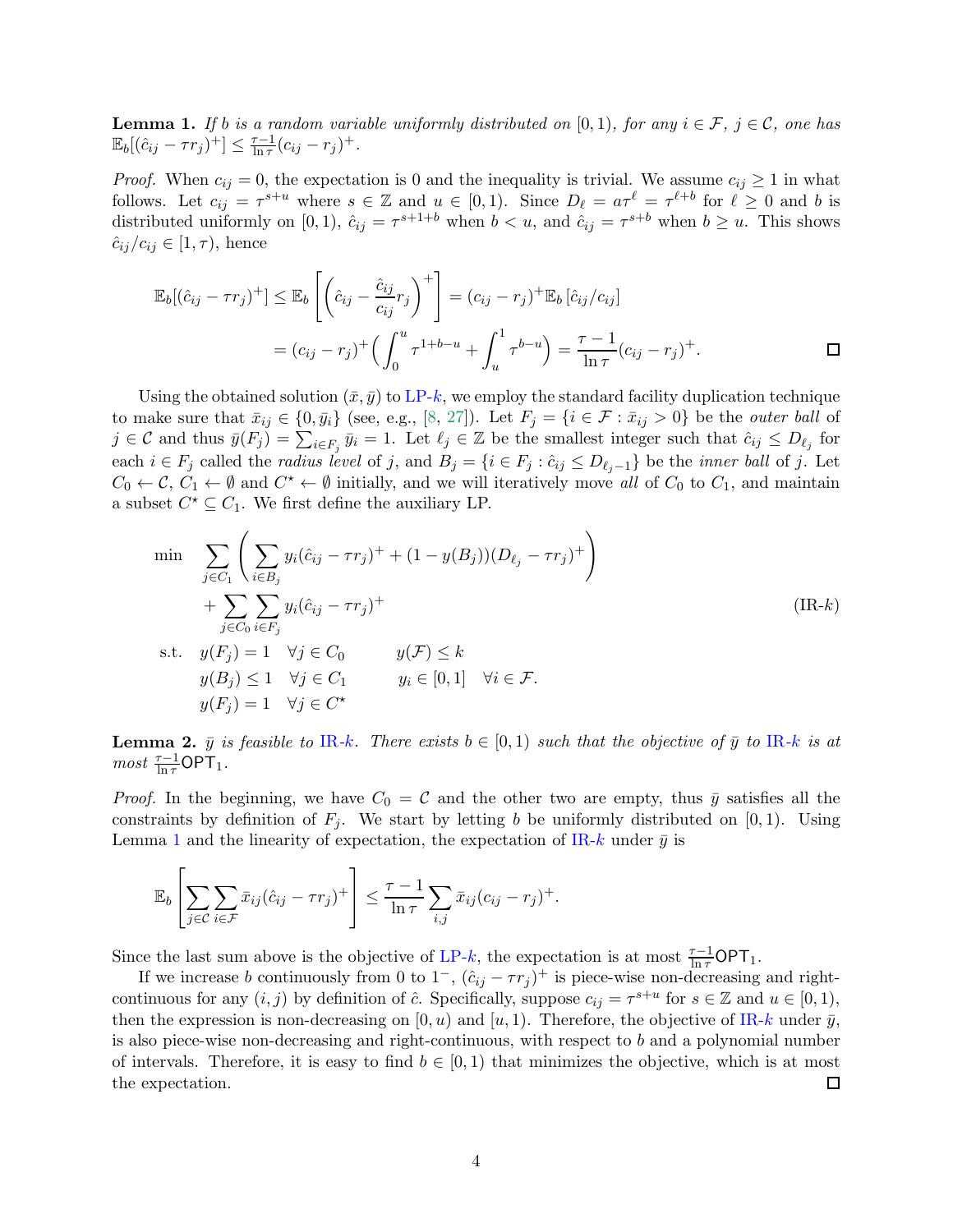### 2.3 Analysis

Suppose we choose such  $b \in [0,1)$  using Lemma [2](#page-3-1) in the sequel. We use the iterative rounding algorithm to iteratively change  $IR-k$  $IR-k$ , maintain a feasible solution, and keep the objective value non-increasing. The rigorous procedures are in Algorithm [1,](#page-4-0) and here we set the *step size*  $h = 2$ .

<span id="page-4-0"></span>**Algorithm 1:** ITERROUND [\[17,](#page-17-6) [27\]](#page-18-2) **Input** : outer balls  $\{F_j : j \in \mathcal{C}\}\$ , radius levels  $\{\ell_j : j \in \mathcal{C}\}\$ , inner balls  $\{B_j : j \in \mathcal{C}\}\$ , step size  $h \in \{1,2\}$ **Output:** an integral solution  $y^*$  to [IR-](#page-3-0)k  $1 \ C_0 \leftarrow \mathcal{C}, C_1 \leftarrow \emptyset, C^{\star} \leftarrow \emptyset$ 2 while true do **3** find an optimal basic solution  $y^*$  to [IR-](#page-3-0)k 4 if  $\exists j \in C_0$ , *i.e.*,  $C_0 \neq \emptyset$  then  $5 \quad | \quad \big| \quad C_0 \leftarrow C_0 \setminus \{j\}, C_1 \leftarrow C_1 \cup \{j\}, B_j \leftarrow \{i \in F_j : \hat{c}_{ij} \leq D_{\ell_j - 1}\}, \text{update-}C^\star(j, h)$ 6 else if  $\exists j \in C_1 \; s.t. \; y^*(B_j) = 1$  then  $\begin{array}{rcl} \tau & | & \ell_j \leftarrow \ell_j -1, F_j \leftarrow B_j, B_j \leftarrow \{i \in F_j : \hat{c}_{ij} \leq D_{\ell_j -1}\}, \text{update-}C^\star(j,h) \end{array}$ 8 else break  $9$  return  $y^{\star}$ 10 update- $C^*(j,h)$ 11 if  $\forall j' \in C^*$  with  $\ell_{j'} \leq \ell_j$  and  $F_j \cap F_{j'} \neq \emptyset$  then  $C^* \leftarrow C^* \cup \{j\}$ , remove from  $C^*$  all  $j'$ such that  $F_j \cap F_{j'} \neq \emptyset$  and  $\ell_{j'} \geq \ell_j + h$ 

**Lemma 3.** Algorithm [1](#page-4-0) returns an integral  $y^*$  in polynomial time, i.e.,  $y^* \in \{0,1\}^{\mathcal{F}}$ , and  $C_0 = \emptyset$ ,  $C_1 = \mathcal{C}.$ 

*Proof.* We first notice that, for each  $j \in C$ , it can only enter  $C_1$  from  $C_0$  once. In each iteration, we either move some j from  $C_0$  to  $C_1$ , or reduce the radius level  $\ell_j$  of some  $j \in C_1$  by 1. Since the latter happens only when  $y^*(B_j) = 1$ , and by definition of  $B_j$ , we must have  $\ell_j \geq 0$ , otherwise  $B_j = \{i \in F_j : \hat{c}_{ij} \leq D_{-2} = -1\} = \emptyset$ , contradicting  $y^*(B_j) = 1$ . There are  $O(\log_{\tau} \Delta)$  possible radius levels, where  $\Delta = \max_{i \in \mathcal{F}, j \in \mathcal{C}} c_{ij}$ , thus the algorithm returns in polynomial time.

When Algorithm [1](#page-4-0) returns, none of the constraints in [IR-](#page-3-0)k corresponding to  $j \in C_0$  or  $j \in C_1$ is tight. By definition of the subroutine **update-**C<sup>\*</sup>, for each  $j \neq j'$  in  $C^*$ , we have  $F_j \cap F_{j'} = \emptyset$ unless  $|\ell_j - \ell_{j'}| = 1$  (recall that  $h = 2$ ), thus the remaining tight constraints at  $y^*$  in [IR-](#page-3-0)k form two laminar families, i.e., those in  $C^*$  with *odd* radius levels and those with *even* radius levels. Hence  $y^*$  is an integral basic solution.  $\Box$ 

<span id="page-4-1"></span>**Lemma 4.** After each iteration of Algorithm [1,](#page-4-0)  $y^*$  is feasible to the new LP with a no larger objective.

*Proof.* We consider two cases. In the first case, there exists some  $j \in C_0$ . The old contribution of j to [IR-](#page-3-0)k is  $\sum_{i \in F_j} y_i^*(\hat{c}_{ij} - \tau r_j)^+$ . After we move j to  $C_1$ , because  $y^*(B_j) \leq y^*(F_j) = 1$ ,  $y^*$  satisfies the new constraints corresponding to j in  $C_1$  and  $C^*$  (if it is added to  $C^*$ ), and its contribution becomes  $\sum_{i\in B_j} y_i^*(\hat{c}_{ij} - \tau r_j)^+ + (1 - y^*(B_j))(D_{\ell_j} - \tau r_j)^+$ . Since  $F_j$  is partitioned into  $B_j\cup (F_j \setminus B_j)$ and each  $i \in F_j \setminus B_j$  must satisfy  $\hat{c}_{ij} = D_{\ell_j}$  by definition, the contribution of j stays the same.

In the second case, there exists  $y^*(B_j) = 1$  for some  $j \in C_1$ . The old contribution of j to [IR-](#page-3-0)k is  $\sum_{i\in B_j} y_i^*(\hat{c}_{ij}-\tau r_j)^+$  since  $y^*(B_j)=1$ . To avoid confusion, let  $F'_j, B'_j, \ell'_j$  denote the modified values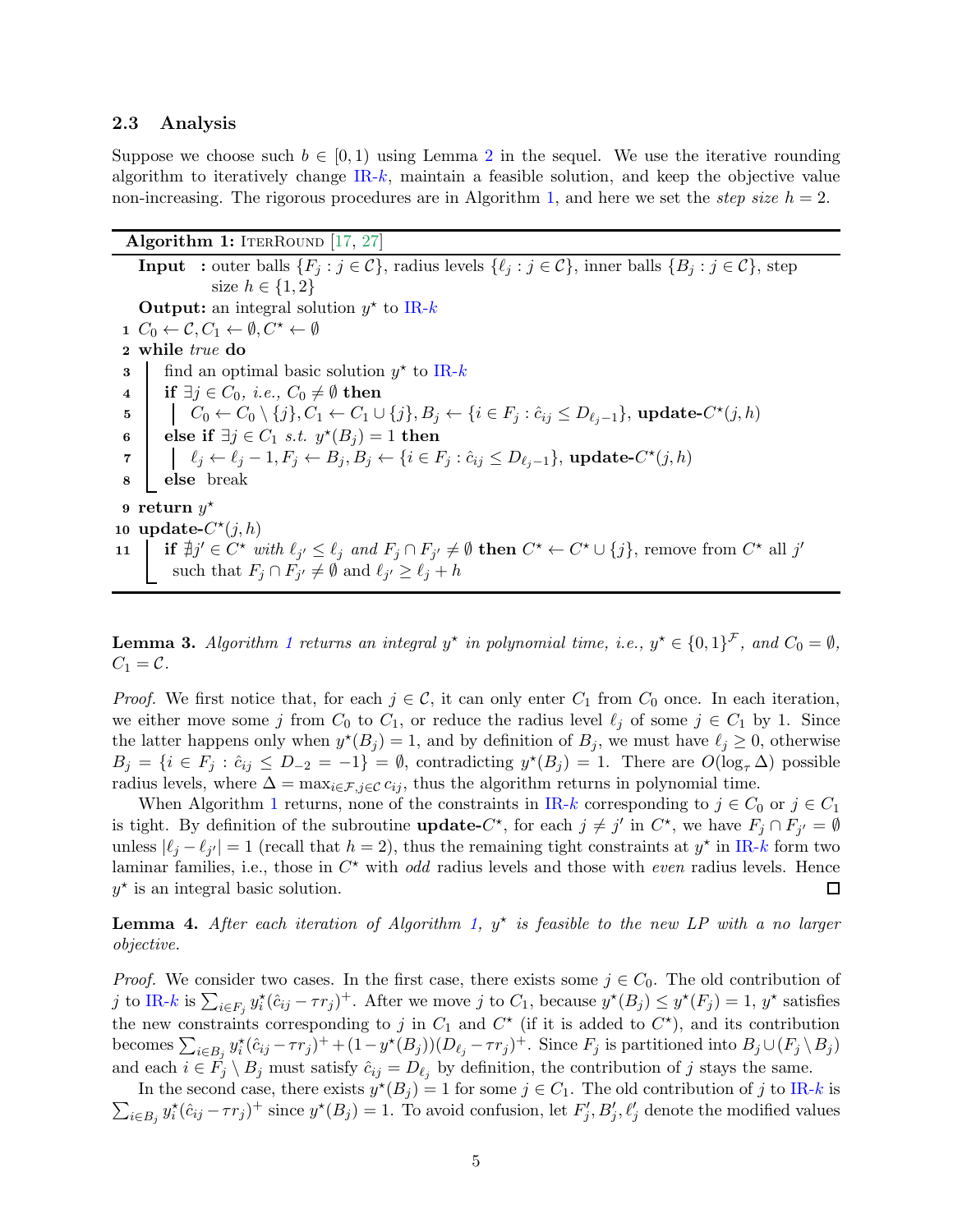of j after the iteration. After we reduce the radius level of j and attempt to add j to  $C^*$ , the new  $F'_j = B_j$  satisfies  $y^*(F'_j) = 1$ , hence  $y^*$  still satisfies the constraints, if j is indeed added to  $C^*$ . The contribution of j becomes  $\sum_{i \in B'_j} y_i^{\star}(\hat{c}_{ij} - \tau r_j)^+ + (1 - y^{\star}(B'_j))(D_{\ell'_j} - \tau r_j)^+$ , where  $\ell'_j = \ell_j - 1$ . Since the new  $F'_j = B_j$  is partitioned into  $B'_j \cup (F'_j \setminus B'_j)$ , and each  $i \in F'_j \setminus B'_j$  must satisfy  $\hat{c}_{ij} = D_{\ell'_j}$  by definition, the contribution is unchanged.

<span id="page-5-1"></span>**Lemma 5.** After Algorithm [1](#page-4-0) returns  $y^*$ , its objective in [IR](#page-3-0)-k is at most that of  $\bar{y}$  in the original auxiliary relaxation. Moreover, for each  $j \in \mathcal{C}$ , there exists  $i \in \mathcal{F}$  such that  $y_i^* = 1$  and  $c_{ij} \leq$  $3\tau^{h}-1$  $\frac{3\tau^{n}-1}{\tau^{h}-1}D_{\ell_{j}}, h \in \{1,2\}.$ 

*Proof.* The first assertion follows from Lemma [4,](#page-4-1) since the objective of  $y^*$  is non-increasing within each iteration, and we find an optimal basic solution at the beginning of each iteration. For the second assertion, we first notice that  $y^*$  is an integral solution in  $\{0,1\}^{\mathcal{F}}$ .

Due to  $D_{-2} = -1$ , every client starts with a radius level of at least  $-1$ . When  $\ell_i = -1$  during Algorithm [1,](#page-4-0) its inner ball becomes  $B_j = \{i \in F_j : \hat{c}_{ij} \le D_{-2} = -1\} = \emptyset$ , thus  $y^*(B_j) = 0$  and  $\ell_j$ stays −1 thereafter. In other words,  $\ell_j \geq -1$  for each j throughout Algorithm [1.](#page-4-0)

If  $\ell_j = -1$  and  $j \in C^*$  during Algorithm [1,](#page-4-0) according to the subroutine **update-** $C^*$ , only j' with  $\ell_{j'} < \ell_j$  can remove j from  $C^*$ , but this implies  $\ell_{j'} \leq -2$  which is impossible. Therefore, whenever there exists  $j \in C^*$  with  $\ell_j = -1$ , it cannot be removed from  $C^*$ . We first need the following claim.

<span id="page-5-0"></span>**Claim 6.** If j is added to  $C^*$  when it has radius level  $\ell$ , there exists  $i \in \mathcal{F}$  with  $y_i^* = 1$  in the final solution, and  $c_{ij} \leq \frac{\tau^h+1}{\tau^h-1}$  $\frac{\tau^{n}+1}{\tau^{h}-1}D_{\ell}, h \in \{1,2\}.$ 

*Proof.* We prove it using induction on  $\ell$ . If  $\ell = -1$ , the claim follows from the argument above since j cannot be removed from  $C^*$ , and each  $i \in F_j$  satisfies  $c_{ij} \leq D_\ell$ . Suppose the claim holds for radius levels up to  $\ell-1$ , we consider j added to  $C^*$  with radius level  $\ell$ . If it remains in  $C^*$  to the end, then the claim follows similarly as  $c_{ij} \leq D_{\ell}$  for each  $i \in F_j$ . If it is removed by another j' later in the algorithm, it means that  $\ell_{j'} \leq \ell_j - h \leq \ell - h$  since the radius level of j is non-increasing. Using the induction hypothesis, there exists  $i \in \mathcal{F}$  with  $y_i^* = 1$  and  $c_{ij'} \leq \frac{\tau^h + 1}{\tau^h - 1}$  $\frac{\tau^h+1}{\tau^h-1}D_{\ell_j'}\leq \frac{\tau^h+1}{\tau^h-1}$ j  $\frac{\tau^{n}+1}{\tau^{n}-1}D_{\ell}/\tau^{h}$ , thus using the triangle inequality, we have  $c_{ij} \leq D_{\ell_{j'}} + D_{\ell_j} + \frac{\tau^h + 1}{\tau^h - 1}$  $\frac{\tau^h + 1}{\tau^h - 1} D_\ell / \tau^h \leq D_\ell (1 + \frac{1}{\tau^h} + \frac{\tau^h + 1}{\tau^h (\tau^h - 1)}$  $\frac{\tau^h+1}{\tau^h(\tau^h-1)}$ )  $= \frac{\tau^h+1}{\tau^h-1}$  $\frac{\tau^n+1}{\tau^n-1}D_\ell.$ This finishes the induction.

For any client j with a final radius level of  $\ell$ , when we reduce  $\ell_j$  to  $\ell$  and invoke the subroutine on it, if indeed we can add j to  $C^*$ , we directly invoke Claim [6](#page-5-0) and get the desired result. Otherwise, j cannot be added to  $C^*$  due to there being  $j' \in C^*$  s.t.  $F_j \cap F_{j'} \neq \emptyset$  and  $\ell_{j'} \leq \ell_j = \ell$ , in which case we use Claim [6](#page-5-0) on the time we add j' to  $C^*$  with radius level  $\ell_{j'}$  and conclude the existence of  $i \in \mathcal{F}$  with  $y_i^* = 1$  and  $c_{ij} \leq c_{ij'} + D_{\ell_{j'}} + D_{\ell_j} \leq \frac{\tau^h + 1}{\tau^h - 1}$  $\frac{\tau^h+1}{\tau^h-1}D_{\ell_{j'}}+2D_{\ell_j}\leq \frac{3\tau^h-1}{\tau^h-1}$  $\Box$  $\frac{3\tau^n-1}{\tau^h-1}D_{\ell}.$ 

Using the final output  $y^*$ , we define the solution  $\overline{F} = \{i \in \mathcal{F} : y_i^* = 1\}$  and remove any colocated copies of facilities, if there are any (notice this does not affect Lemma [5\)](#page-5-1). We prove the following main theorem.

<span id="page-5-2"></span>**Theorem 7.** Let  $\alpha_{\tau} = \frac{\tau(3\tau^2-1)}{\tau^2-1}$  $\frac{3\tau^2-1)}{\tau^2-1}$  and  $\beta_{\tau} = \frac{3\tau^2-1}{(\tau+1)\ln 2}$  $\frac{3\tau^2-1}{(\tau+1)\ln\tau}$ . There exists a polynomial time bi-criteria  $(\alpha_{\tau}, \beta_{\tau})$ -approximation algorithm for kMEDDIS for any  $\tau > 1$ .

*Proof.* We consider each client j and its distance to  $\bar{F}$ , i.e.,  $c_{j\bar{F}}$ . Since  $y^*$  is an integral solution,  $C_0 = \emptyset$  and  $C_1 = \mathcal{C}$  $C_1 = \mathcal{C}$  $C_1 = \mathcal{C}$  when Algorithm 1 finishes, it follows that  $y^*(B_j) = 0$  for each  $j \in \mathcal{C}$  by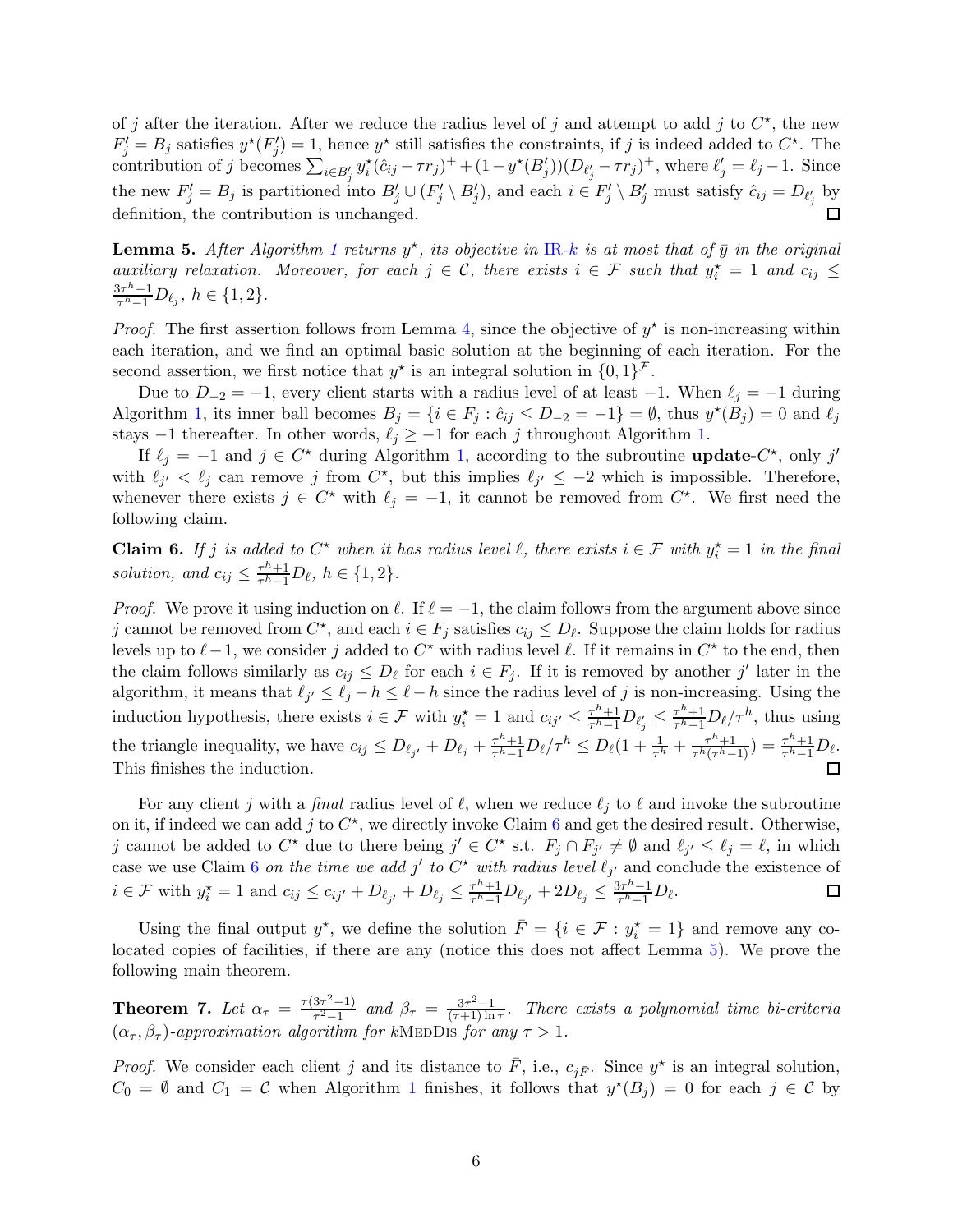definition of the algorithm. Using Lemma [4,](#page-4-1) the objective of  $y^*$  is at most that of  $\bar{y}$  before we run the algorithm, that is,

<span id="page-6-1"></span>
$$
\sum_{j\in\mathcal{C}} (D_{\ell_j} - \tau r_j)^+ \le \sum_{j\in\mathcal{C}} \sum_{i\in F_j} \bar{y}_i (\hat{c}_{ij} - \tau r_j)^+.
$$
\n(1)

Here, we omit the sum over each  $i \in B_j$  since each such  $y_i^* = 0$  follows from  $y^*(B_j) = 0$ . For each j, we have  $c_{j\bar{F}} \leq \frac{3\tau^2 - 1}{\tau^2 - 1}$  $\frac{5\tau^2-1}{\tau^2-1}D_{\ell_j}$  $\frac{5\tau^2-1}{\tau^2-1}D_{\ell_j}$  $\frac{5\tau^2-1}{\tau^2-1}D_{\ell_j}$  using Lemma [5,](#page-5-1) because we run Algorithm 1 with  $h=2$ . Summing over all clients, one has

$$
\sum_{j \in \mathcal{C}} \left( c_{j\bar{F}} - \frac{\tau(3\tau^2 - 1)}{\tau^2 - 1} r_j \right)^+ \leq \sum_{j \in \mathcal{C}} \left( \frac{3\tau^2 - 1}{\tau^2 - 1} D_{\ell_j} - \frac{\tau(3\tau^2 - 1)}{\tau^2 - 1} r_j \right)^+ \n= \frac{3\tau^2 - 1}{\tau^2 - 1} \sum_{j \in \mathcal{C}} \left( D_{\ell_j} - \tau r_j \right)^+,
$$
\n(2)

<span id="page-6-2"></span> $\Box$ 

Combining [\(1\)](#page-6-1) and [\(2\)](#page-6-2) and using Lemma [2](#page-3-1) for the initial objective of  $\bar{y}$ , we obtain

$$
\sum_{j\in\mathcal{C}}\left(c_{j\bar{F}}-\frac{\tau(3\tau^2-1)}{\tau^2-1}r_j\right)^+\leq \frac{3\tau^2-1}{(\tau+1)\ln\tau}\mathsf{OPT}_1,
$$

whence the theorem follows.

Remark. Theorem [7](#page-5-2) provides a trade-off between the approximation factors. For instance, one can choose  $\tau = 1.91$  s.t.  $(\alpha_{\tau}, \beta_{\tau}) < (7.173, 5.281)$  minimizing  $\beta_{\tau}$ , or  $\tau = 1.592$  s.t.  $(\alpha_{\tau}, \beta_{\tau}) <$  $(6.851, 5.479)$  minimizing  $\alpha_{\tau}$ . Both improve previous bi-criteria (9,6)-approximation algorithms for  $k$ MEDDIS [\[12,](#page-17-5) [16\]](#page-17-4).

# <span id="page-6-0"></span>3 Matroid Median with Discounts

In this section, we consider MATMEDDIS. Formally, MATMEDDIS has the same input as kMEDDIS except that we need to open facilities that constitute an independent set of an input matroid  $\mathcal{M} = (\mathcal{F}, \mathcal{I})$ , instead of having an upper bound on the number of open facilities. kMEDDIS is a special case of MATMEDDIS where the given matroid is uniform with rank k, that is,  $\mathcal{I} = \{F \subseteq$  $\mathcal{F}: |F| \leq k$ . The natural relaxation is the same as [LP-](#page-2-1)k, except that we replace the cardinality constraint  $y(\mathcal{F}) \leq k$  with the constraints of a matroid polytope, that is, for  $r_{\mathcal{M}} : 2^{\mathcal{F}} \to \mathbb{Z}_{\geq 0}$  as the rank function of  $\mathcal{M}, y(S) \leq r_{\mathcal{M}}(S)$  for each  $S \subseteq \mathcal{F}$ , following a classic result by Edmonds [\[11\]](#page-17-11).

Our algorithm proceeds very similarly to  $k$ MEDDIS. We solve the relaxation and obtain a fractional solution  $(\bar{x}, \bar{y})$  that is distance-optimal. We discretize the metric into  $\hat{c}$  and construct the same auxiliary LP as  $IR-k$  $IR-k$ , except that we replace the cardinality constraint with matroid constraints, too. The discretized metric is constructed in a way such that its objective is at most  $\tau-1$  $\frac{\tau-1}{\ln \tau}$  times the optimum, akin to Lemma [1.](#page-2-2)

We use Algorithm [1](#page-4-0) with a smaller step size  $h = 1$ . This is because, unlike kMEDDIS with the cardinality constraint, the matroid constraints in the auxiliary LP are non-trivial and the algorithm only admits an integral solution if the sets  $\{F_j : j \in C^{\star}\}\$ is a *single* laminar family, as in [\[27\]](#page-18-2). We obtain an integral solution and define the solution  $\overline{F}$  in the same way. Using the same arguments as Theorem [7,](#page-5-2) we obtain the following result. When  $\tau = 2.36$ , we have  $(\alpha'_{\tau}, \beta'_{\tau}) < (10.551, 7.081)$ , recovering the current best result for matroid median [\[27\]](#page-18-2).

<span id="page-6-3"></span>**Theorem 8.** Let  $\alpha'_{\tau} = \frac{\tau(3\tau-1)}{\tau-1}$  $\frac{3\tau-1)}{\tau-1}$  and  $\beta'_{\tau} = \frac{3\tau-1}{\ln \tau}$  $\frac{d\tau-1}{\ln\tau}$ . There exists a polynomial time bi-criteria  $(\alpha'_{\tau}, \beta'_{\tau})$ approximation algorithm for MATMEDDIS for any  $\tau > 1$ .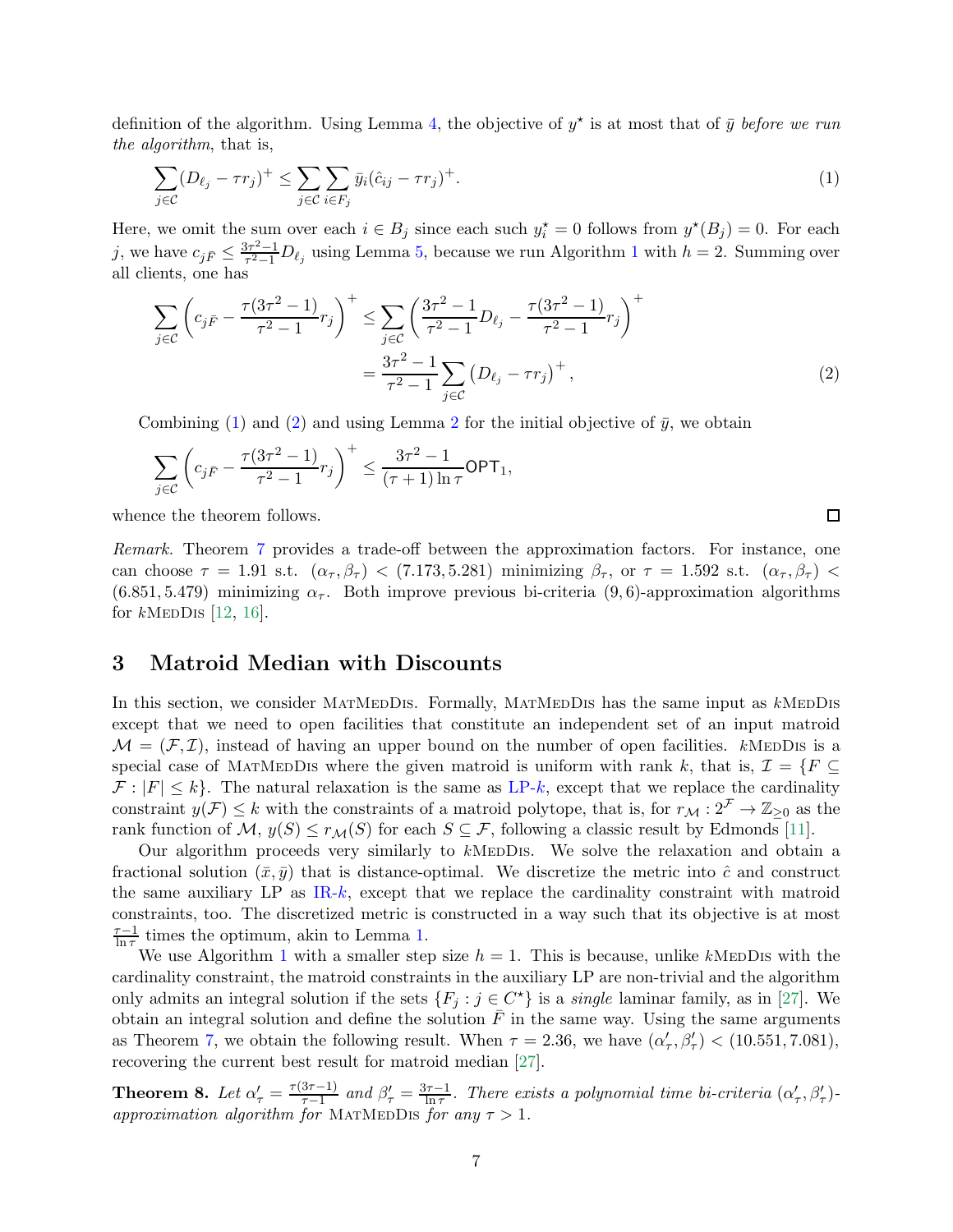# <span id="page-7-0"></span>4 Knapsack Median with Discounts

In KNAPMEDDIS, we are given a knapsack constraint instead of a cardinality constraint as in kMeDDIS. Formally, each facility  $i \in \mathcal{F}$  has a weight  $w_i \geq 0$  and we need to open facilities  $F \subseteq \mathcal{F}$  with a combined weight no more than a given threshold W, that is,  $w(F) = \sum_{i \in F} w_i \leq W$ . kMEDDIS is a special case of KNAPMEDDIS where each  $w_i = 1$  and  $W = k$ .

### 4.1 Sparsify the Instance

The natural relaxation for the standard knapsack median problem has an unbounded integrality gap [\[28\]](#page-18-6). We overcome it by adapting the pre-processing by Krishnaswamy et al. [\[27\]](#page-18-2). First, we let  $n = |\mathcal{C}|$ ,  $n_0 = |\mathcal{F} \cup \mathcal{C}|$  and fix an unknown optimal solution  $F^*$  to the problem. Let  $\text{OPT}_2 \geq 0$  be the optimal objective thereof, that is,  $\mathsf{OPT}_2 = \sum_{j \in \mathcal{C}} (c_{jF^*} - r_j)^+$ , and  $c_0 \geq 0$  be the largest contribution of any single client to it, that is,  $c_0 = \max_{j \in \mathcal{C}} (c_{jF^*} - r_j)^+$ . It follows that  $\text{OPT}_2 \in [c_0, nc_0]$ .

Fix a small constant  $\epsilon > 0$ . There are a polynomial number of possible values for  $c_0$ , and for each  $c_0 > 0$ , there are  $O(\log_{1+\epsilon} n)$  possible values for  $\textsf{EST} = (1+\epsilon)^{\lceil \log_{1+\epsilon} \textsf{OPT}_2 \rceil}$ . Thus, we enumerate all possible pairs  $(c_0, EST)$  and assume it is as desired in what follows, i.e.,  $c_0$  is exactly the largest contribution of any client in the unknown optimum, and either  $\text{EST} = 0$  when  $c_0 = 0$ or  $\textsf{EST} = (1+\epsilon)^{\lceil \log_{1+\epsilon} \textsf{OPT}_2 \rceil}$  when  $c_0 > 0$ .

For a KNAPMEDDIS instance  $\mathscr{I} = (\mathcal{F}, \mathcal{C}, c, r_j, w_i, W)$ , we start by creating a new "sparse" instance where some facility set  $F_0$  is pre-selected and some clients are pre-connected to  $F_0$ . The formal definition is given below.

<span id="page-7-1"></span>**Definition 9.** Let  $\mathcal{J} = (\mathcal{F}, \mathcal{C}' \subseteq \mathcal{C}, c, r_j, w_i, W, F_0)$  be an extended instance of KNAPMEDDIS,  $\rho, \delta \in (0,1)$ , and  $F^{\star}$  be a solution to  $\mathscr{J}$  with objective at most  $\mathsf{EST} \geq 0$ , that is,  $w(F^{\star}) \leq W$ and  $\sum_{j\in\mathcal{C}'}(c_{jF^*}-r_j)^+\leq$  EST. Let  $\kappa_p^*=\arg\min_{i\in F^*}c_{pi}$  for any  $p\in\mathcal{F}\cup\mathcal{C}'$ , where ties are broken arbitrarily and consistently. We say that  $\mathscr J$  is  $(\rho, \delta, \textsf{EST})$ -sparse w.r.t.  $F^*$  if

<span id="page-7-4"></span><span id="page-7-3"></span>
$$
(9.1) \ \forall i \in F^{\star} \setminus F_0, \ \sum_{j \in \mathcal{C}': \kappa_j^{\star} = i} (c_{ij} - r_j)^{+} \leq \rho \mathsf{EST},
$$

$$
(9.2) \ \forall p \in \mathcal{F} \cup \mathcal{C}', \ \sum_{j \in \mathcal{C}': c_{jp} \leq \delta c_{pF^{\star}}} (c_{pF^{\star}} - r_j/(1 - \delta))^{+} \leq \rho \mathsf{EST}.
$$

<span id="page-7-2"></span>**Theorem 10.** For  $\rho, \delta \in (0,1)$ ,  $\mathscr{I} = (\mathcal{F}, \mathcal{C}, c, r_j, w_i, W)$  an instance of KNAPMEDDIS, and an upper bound EST on the objective  $OPT_2$  of the optimal solution  $F^*$ , there exists an algorithm that outputs  $n_0^{O(1/(\rho-\rho\delta))}$  many extended instances, such that there exists one output instance  $\mathscr{J}$  =  $(\mathcal{F}, \mathcal{C}', c, r_j, w_i, W, F_0)$  that satisfies

<span id="page-7-6"></span><span id="page-7-5"></span>[\(10.](#page-7-2)1)  $\mathscr{J}$  is  $(\rho, \delta, \textsf{EST})$ -sparse w.r.t.  $F^*$  and  $F_0 \subseteq F^*$ ,

$$
(10.2) \frac{1-\delta}{1+\delta} \sum_{j \in \mathcal{C} \setminus \mathcal{C}'} \left( c_{jF_0} - \frac{1+\delta}{1-\delta} r_j \right)^+ + \sum_{j \in \mathcal{C}'} (c_{jF^\star} - r_j)^+ \le \text{EST}.
$$

*Proof.* We begin with the premise that  $F^*$  is known to us and remedy this requirement later. We construct one such extended instance in the following two phases. Set  $F_0 \leftarrow \emptyset$  and  $C' \leftarrow C$  initially. It follows from the conditions in the theorem that  $\textsf{EST} \geq \sum_{j \in \mathcal{C}} (c_{jF^*} - r_j)^+$ .

First, iteratively for each  $i \in F^* \setminus F_0$  that satisfies  $\sum_{j \in \mathcal{C}' : \kappa_j^* = i}^{\mathcal{C}} (c_{ij} - r_j)^+ > \rho \text{\rm EST}$ , we set  $F_0 \leftarrow F_0 \cup \{i\}$ . After this phase, for each  $i \in F^* \setminus F_0$ , [\(9.1\)](#page-7-3) is satisfied. Because  $\kappa_j^*$  is the nearest facility to j in  $F^*$ ,  $\text{EST} \geq \sum_{i \in F^*} \sum_{j: \kappa_j^* = i} (c_{ij} - r_j)^+$  and at most  $O(1/\rho)$  facilities are added to  $F_0$ in this phase.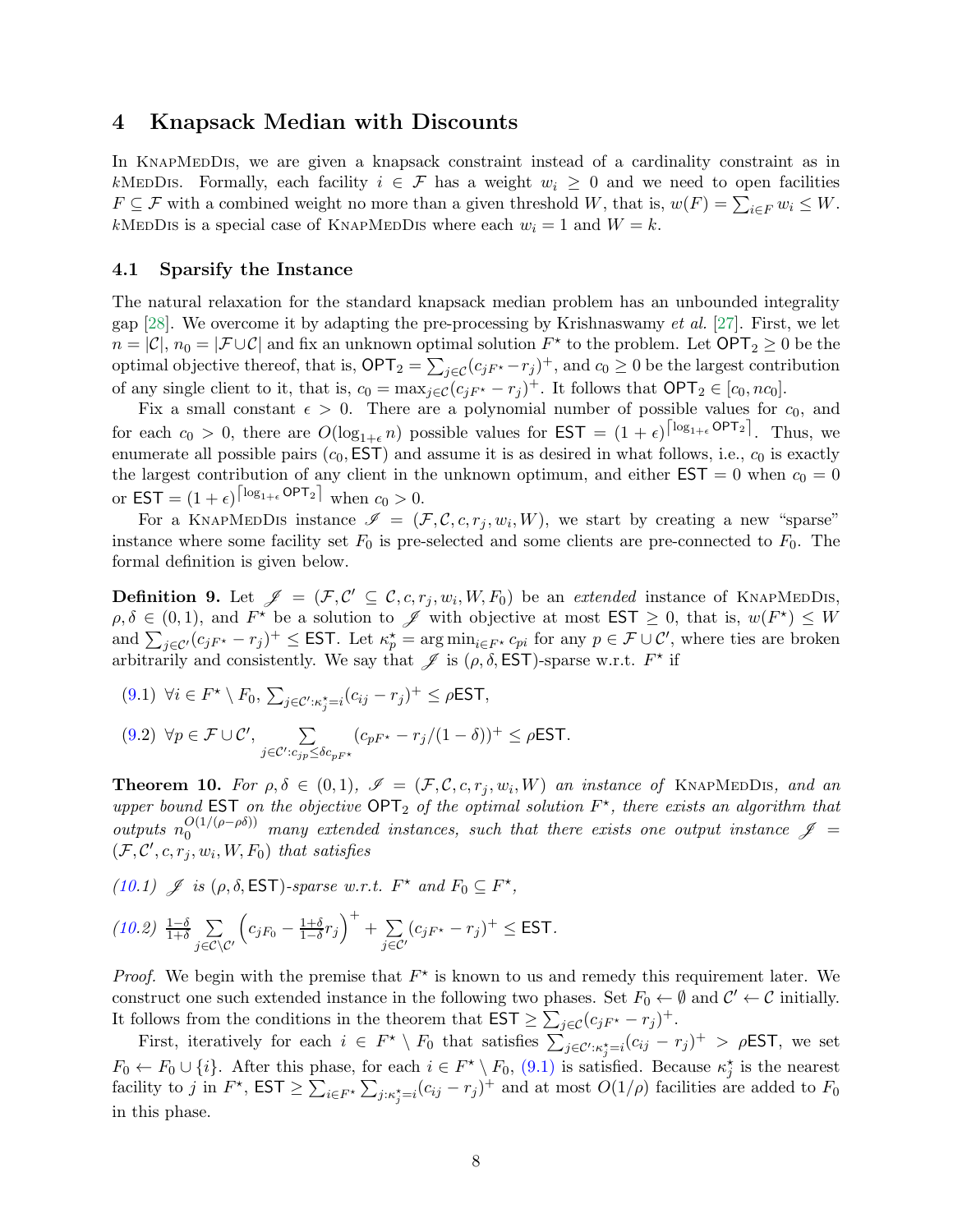Then, iteratively for each  $p \in \mathcal{F} \cup \mathcal{C}'$  s.t.  $\sum_{j \in \mathcal{C}': c_{jp} \leq \delta c_{pF^*}} (c_{pF^*} - r_j/(1 - \delta))^+ > \rho \text{EST}$ , we set  $F_0 \leftarrow F_0 \cup \{\kappa_p^{\star}\}\$ , and remove from  $\mathcal{C}'$  all clients within distance  $\delta c_{pF^{\star}}$  from p, that is,  $\mathcal{C}' \leftarrow \mathcal{C}' \setminus \{j \in$  $\mathcal{C}' : c_{jp} \leq \delta c_{pF^*}$ . For each such removed j, using the triangle inequality, the nearest open facility in  $F^*$  is at a distance at least  $c_{jF^*} \geq -c_{jp} + c_{pF^*} \geq (1 - \delta)c_{pF^*}$ , so the total contribution to the true objective of  $\mathscr I$  removed is at least  $\sum_{j\in\mathcal C':c_{jp}\leq \delta c_{pF^{\star}}}((1-\delta)c_{pF^{\star}}-r_j)^{+}>(1-\delta)\rho\text{\sf EST.}$  After this phase, [\(9](#page-7-1)[.2\)](#page-7-4) is satisfied. Since the optimal objective of  $\mathscr I$  is at most EST, at most  $O(1/(\rho - \rho \delta))$ facilities are added to  $F_0$  and at most that many closed balls are removed from  $\mathcal{C}'$ . This finishes the construction.

Since  $|F_0| = O(1/(\rho - \rho \delta))$  and C' is obtained from C by removing at most that many closed balls, we can enumerate all possible such procedures and the number of choices is at most  $n_0^{O(1/(\rho-\rho\delta))}$  $0^{(1/(p-p0))}$ . This eliminates the dependence on  $F^*$ , and the existence of such an extended instance is guaranteed, thus [\(10.1\)](#page-7-5) follows.

Finally, in the second phase above, for each  $j \in \mathcal{C} \backslash \mathcal{C}'$  removed by p, using the triangle inequality,  $c_{jF_0} \leq c_{j\kappa_P^\star} \leq c_{jp} + c_{pF^\star} \leq (1+\delta)c_{pF^\star} \leq \frac{1+\delta}{1-\delta}$  $\frac{1+\delta}{1-\delta}c_{jF^*}$ . We thus have  $\frac{1-\delta}{1+\delta}\sum_{j\in\mathcal{C}\setminus\mathcal{C}'}\left(c_{jF_0}-\frac{1+\delta}{1-\delta}\right)$  $\frac{1+\delta}{1-\delta}r_j$ <sup>+</sup> +  $\sum_{j\in\mathcal{C}'}(c_{jF^{\star}}-r_{j})^{+} \leq \sum_{j\in\mathcal{C}}(c_{jF^{\star}}-r_{j})^{+} \leq \textsf{EST}$ , hence [\(10.2\)](#page-7-6) follows.

### 4.2 The Strengthened Relaxation

In this section, we proceed with an extended instance  $\mathscr{J} = (\mathcal{F}, \mathcal{C}', c, r_j, w_i, W, F_0)$  that satisfies Theorem [10.](#page-7-2) For each  $j \in \mathcal{C}'$ , define  $R_j$  as the maximum  $R \geq 0$  that satisfies  $\sum_{j' \in \mathcal{C}' : c_{jj'} \leq \delta R} (R$  $r_{j'}/(1-\delta)^{+} \leq \rho \text{EST}$ . Using [\(9.2\),](#page-7-4) one has  $R_j \geq c_{j}F^*$ . The relaxation is as follows.

$$
\min \sum_{j \in \mathcal{C}'} \sum_{i \in \mathcal{F}} x_{ij} (c_{ij} - r_j)^+ \n\text{s.t.} \sum x_{ij} = 1 \quad \forall j \in \mathcal{C}' \qquad \sum w_i y_i \le W
$$
\n(LP-Knap)

$$
i \in \mathcal{F}
$$
  
\n
$$
0 \le x_{ij} \le y_i \le 1 \quad \forall i \in \mathcal{F}, j \in \mathcal{C}'
$$
  
\n
$$
y_i = 1 \quad \forall i \in F_0
$$
\n(K4)

<span id="page-8-2"></span><span id="page-8-1"></span><span id="page-8-0"></span>
$$
x_{ij} = 0 \quad \forall i, j, \text{ s.t. } c_{ij} > R_j \tag{K5}
$$

$$
x_{ij} = 0 \quad \forall i \notin F_0, j, \text{ s.t. } c_{ij} - r_j > \rho \text{EST}
$$
 (K6)

<span id="page-8-4"></span><span id="page-8-3"></span>
$$
\sum_{j \in \mathcal{C}'} x_{ij} (c_{ij} - r_j)^+ \le \rho \mathsf{EST} y_i \quad \forall i \notin F_0.
$$
\n(K7)

<span id="page-8-5"></span>**Lemma 11.** LP-[Knap](#page-8-0) is feasible. Let  $(\bar{x}, \bar{y})$  be its optimal solution, then its objective U satisfies

$$
\frac{1-\delta}{1+\delta}\sum_{j\in\mathcal{C}\backslash\mathcal{C}'}\left(c_{jF_0}-\frac{1+\delta}{1-\delta}r_j\right)^++U\leq\textsf{EST}.
$$

*Proof.* Let  $(x^{(0)}, y^{(0)})$  be the integral solution induced by the optimal solution  $F^*$ . It satisfies the first three sets of constraints in [LP-Knap](#page-8-0) by definition. Eq. [\(K4\)](#page-8-1) is also satisfied because  $F_0 \subseteq F^*$ due to [\(10](#page-7-2)[.1\).](#page-7-5)

For Eq. [\(K5\)](#page-8-2), we consider the definition of  $R_j$ . Since  $\mathscr J$  is  $(\rho, \delta, \textsf{EST})$ -sparse w.r.t.  $F^*$ , we have  $R_j \geq c_{jF^*}$  using [\(9](#page-7-1)[.2\).](#page-7-4) This shows that  $c_{ij}$  is not a facility-client connection for j when  $c_{ij} > R_j \ge c_{jF^*}$ , i.e.,  $x_{ij}^{(0)} = 0$  when  $c_{ij} > R_j$ , hence Eq. [\(K5\)](#page-8-2) is satisfied by  $(x^{(0)}, y^{(0)})$ .

For Eq. [\(K6\)](#page-8-3), using the sparse property [\(9.1\),](#page-7-3) any client j connected to  $i \notin F_0$  satisfies  $(c_{ij} (r_j)^+ \leq \rho$ EST. Eq. [\(K7\)](#page-8-4) is also satisfied according to [\(9](#page-7-1)[.1\).](#page-7-3) The second assertion of the lemma follows directly from [\(10.2\).](#page-7-6) 囗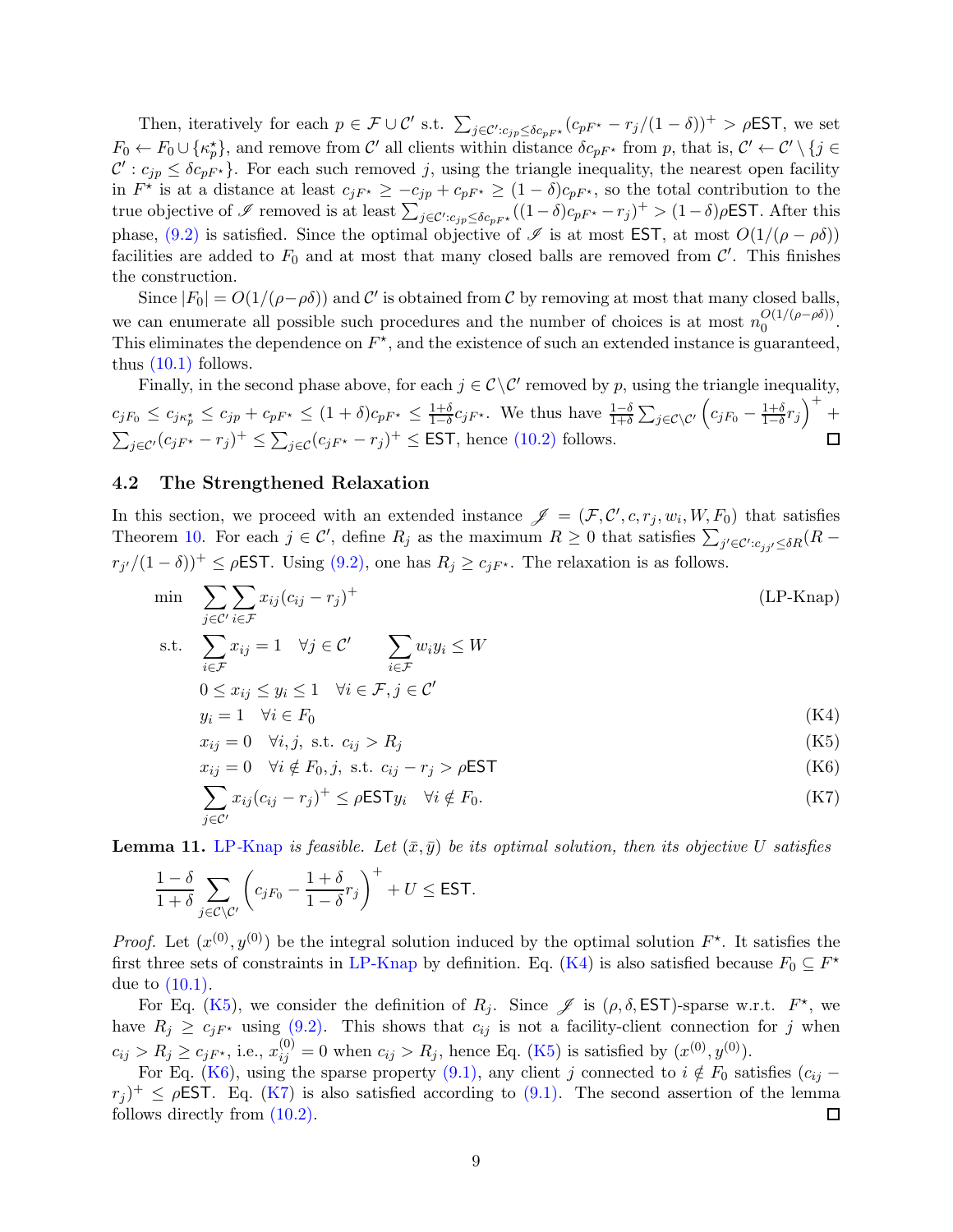**Prepare the fractional solution** After we solve [LP-Knap](#page-8-0) and have a fractional solution  $(\bar{x}, \bar{y})$ , we use the facility duplication technique [\[8,](#page-17-0) [27\]](#page-18-2) to obtain additional properties. We have the following lemma.

<span id="page-9-0"></span>**Lemma 12.** We can add co-located copies of facilities to F, create a vector  $\hat{y} \in [0,1]^{\mathcal{F}}$ , define  $F_j \subseteq \{i \in \mathcal{F} : c_{ij} \leq R_j\}$  for each  $j \in \mathcal{C}'$  such that the following holds.

<span id="page-9-1"></span>[\(12.](#page-9-0)1) Fully connected clients:  $\hat{y}(F_j) = \sum_{i \in F_j} \hat{y}_i = 1$ .

[\(12.](#page-9-0)2) Knapsack constraint satisfied:  $\sum_{i \in \mathcal{F}} w_i \hat{y}_i \leq W$ .

<span id="page-9-2"></span>[\(12.](#page-9-0)3) Pre-selected:  $\forall i \in F_0$ ,  $\sum_{i' \text{ co-located with } i} \hat{y}_{i'} = 1$ .

<span id="page-9-3"></span>[\(12.](#page-9-0)4) LP objective:  $\sum_{j \in \mathcal{C}'} \sum_{i \in F_j} \hat{y}_i (c_{ij} - r_j)^+ \leq U$ .

[\(12.](#page-9-0)5) Bounded star cost: for each i not co-located with  $F_0$ ,  $\sum_{j \in \mathcal{C}': i \in F_j} (c_{ij} - r_j)^+ \leq 2\rho \text{EST}$ .

*Proof.* To avoid confusion, we create a copy  $\mathcal{F}'$  of  $\mathcal{F}$ , let  $\hat{y} \in [0,1]^{\mathcal{F}'}$  with  $\hat{y} \leftarrow \bar{y}$  initially and set  $F_j = \{i \in \mathcal{F}' : \bar{x}_{ij} > 0\}$ .  $\hat{y}$  and  $\{F_j\}_{j \in \mathcal{C}'}$  are always supported on  $\mathcal{F}'$ . We will keep  $\mathcal{F}$  and  $(\bar{x}, \bar{y})$ unchanged in the following, and iteratively modify  $\mathcal{F}'$  and  $\hat{y}$  such that the properties are satisfied. For each  $i \in \mathcal{F}'$ , define its star cost as  $\sum_{j \in \mathcal{C}': i \in F_j} (c_{ij} - r_j)^+$ .

For each  $i \in \mathcal{F}$  and each  $j \in \mathcal{C}'$  such that  $\bar{x}_{ij} > 0$ , we apply the following steps. Order all facilities in  $\mathcal{F}'$  that are co-located with i in non-decreasing order of their current star costs. Choose the first several copies such that the sum of their  $\hat{y}$  values is exactly  $\bar{x}_{ij}$ . If necessary, split the last chosen i' into two co-located copies  $\{i'_1, i'_2\}$ :  $\mathcal{F}' \leftarrow (\mathcal{F}' \setminus \{i'\}) \cup \{i'_1, i'_2\}$ ,  $i'_1$  is chosen with  $\hat{y}_{i'_1}$ set to whichever value that is needed, and  $i'_2$  is not chosen with  $\hat{y}_{i'_2} \leftarrow \hat{y}_{i'} - \hat{y}_{i'_1}$ . Replace all copies that are co-located with i in  $F_j$  with the selected copies of i. For each other j', if i' is split and  $i' \in F_{j'}$ , set  $F_{j'} \leftarrow (F_{j'} \setminus \{i'\}) \cup \{i'_1, i'_2\}.$ 

After the procedures, we replace F with F' and transfer  $\hat{y}$ ,  $\{F_j\}_{j\in\mathcal{C}}$  back such that they are supported on F. [\(12](#page-9-0)[.1\)](#page-9-1) to (12[.4\)](#page-9-2) are easy to verify, because the vector  $\hat{y}$  and assignments  $F_j$  are the same as  $(\bar{x}, \bar{y})$  up to facility duplication (when we make facility copies, the facility weights are also duplicated). It remains to prove [\(12](#page-9-0)[.5\).](#page-9-3)

In the beginning, for each  $i \in F_j$ , because  $\bar{x}_{ij} > 0$ , one has  $(c_{ij} - r_j)^+ \le \rho \text{EST by Eq. (K6)}$  $(c_{ij} - r_j)^+ \le \rho \text{EST by Eq. (K6)}$  $(c_{ij} - r_j)^+ \le \rho \text{EST by Eq. (K6)}$ . Fix an original facility  $i \in \mathcal{F}$  and let  $J_i = \{j \in \mathcal{C}' : \bar{x}_{ij} > 0\}$ . W.l.o.g., suppose the clients are  $J_i = \{j_1, \ldots, j_\ell\}$  such that in our procedures above, we consider  $(i, j_1), \ldots, (i, j_\ell)$  in order. We need the following claim.

**Claim 13.** At any point during the procedures, for  $\mathcal{F}(i) \subseteq \mathcal{F}'$  being the current set of copies colocated with i, the difference between maximum and minimum star costs in  $\mathcal{F}(i)$  is at most  $\rho$ **EST**.

*Proof.* After  $(i, j_t)$  is considered, one has  $i' \in F_{j_s}$  for each  $i' \in \mathcal{F}(i)$  and each  $s > t$ , since when we split facilities, we add both copies to  $F_{j_s}$ , and later clients are still not handled. We use induction on the number  $t \geq 0$  of pairs  $(i, j_s), s \in [\ell]$  we have considered. When  $t = 0$ , the base case is trivial since there is only one copy of  $i$ .

Suppose the claim holds for  $t - 1$ ,  $t \geq 1$ . Before we consider  $(i, j_t)$ , using the induction hypothesis, the difference between the maximum and minimum star costs is at most  $\rho$ **EST**. By ordering the copies of i in non-decreasing order of their current star costs, we subtract  $(c_{j_t i} - r_{j_t})^+$ from all star costs of  $\mathcal{F}(i)$ , then add it back to some copies with the smallest star costs. Since  $(c_{ji} - r_{ji})^+ \le \rho \text{EST using Eq. (K6), the difference between the maximum and minimum after } (i, j_t)$  $(c_{ji} - r_{ji})^+ \le \rho \text{EST using Eq. (K6), the difference between the maximum and minimum after } (i, j_t)$  $(c_{ji} - r_{ji})^+ \le \rho \text{EST using Eq. (K6), the difference between the maximum and minimum after } (i, j_t)$ is still at most  $\rho$ **EST**. This proves the induction step. 囗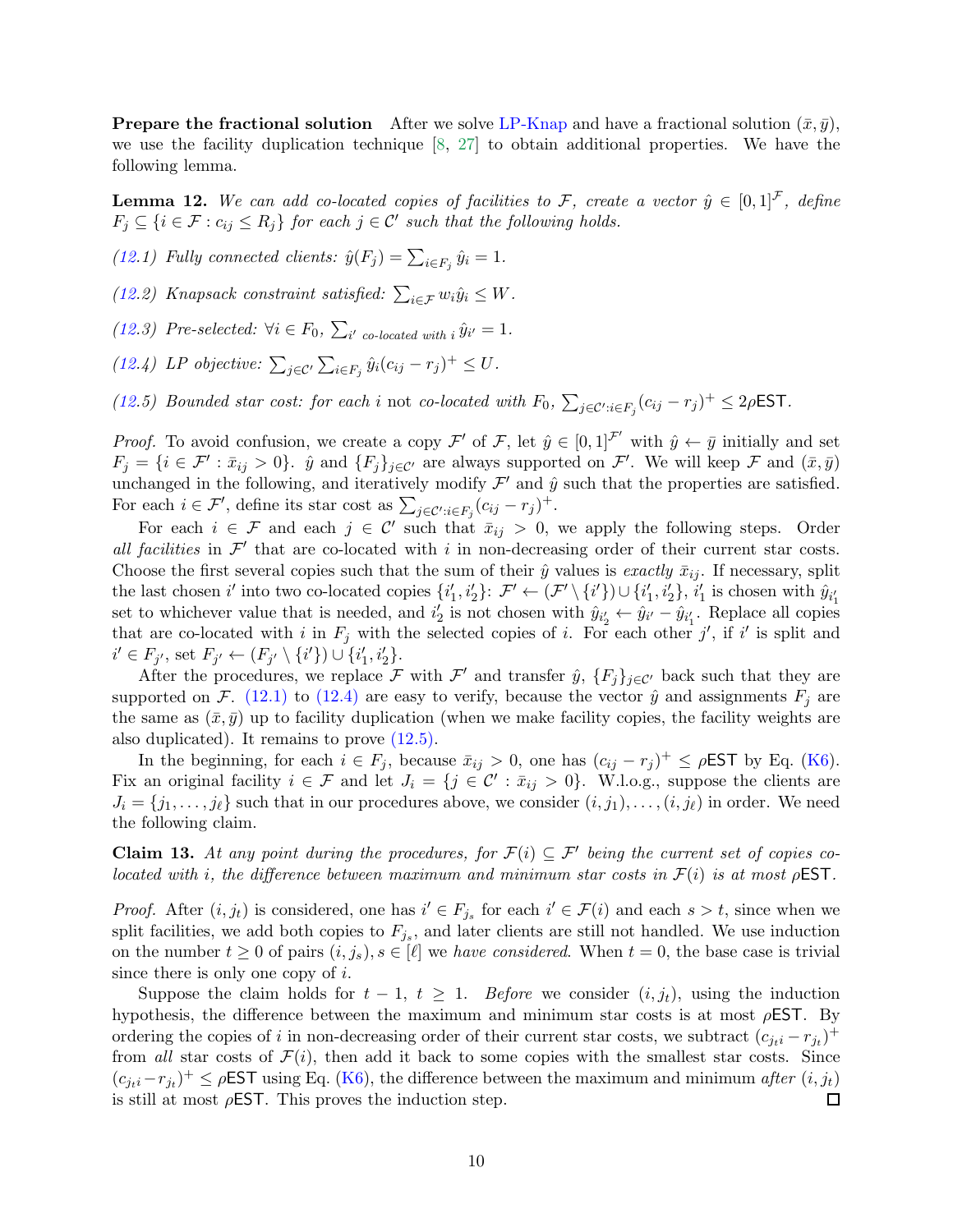In particular, Claim [6](#page-5-0) holds after we consider all pairs for i. By definition of the procedures, for each  $j \in J_i$ , the sum of  $\hat{y}$  over  $F_j \cap \mathcal{F}(i)$  is exactly  $\bar{x}_{ij}$ , therefore

$$
\sum_{i' \in \mathcal{F}(i)} \hat{y}_{i'} \sum_{j \in J_i : i' \in F_j} (c_{ji} - r_j)^+ = \sum_{j \in J_i} (c_{ji} - r_j)^+ \sum_{i' \in \mathcal{F}(i): i' \in F_j} \hat{y}_{i'}
$$

$$
= \sum_{j \in J_i} \bar{x}_{ij} (c_{ij} - r_j)^+ = \sum_{j \in C'} \bar{x}_{ij} (c_{ij} - r_j)^+ \le \rho \text{EST} \bar{y}_i,
$$

where the last inequality is due to Eq.  $(K7)$ . The above inequality implies that

$$
\min_{i' \in \mathcal{F}(i)} \sum_{j \in J_i : i' \in F_j} (c_{ji} - r_j)^+ \le \frac{\rho \mathsf{EST}\bar{y}_i}{\sum_{i' \in \mathcal{F}(i)} \hat{y}_{i'}} = \rho \mathsf{EST}.
$$

Using Claim [6,](#page-5-0) the maximum star cost among  $\mathcal{F}(i)$  is at most 2 $\rho$ EST and thus [\(12.5\)](#page-9-3) holds.  $\Box$ 

### 4.3 Iterative Rounding

Using the new fractional solution  $\hat{y}$ , we discretize the metric similarly to kMEDDIs and construct an auxiliary LP for rounding, using the knapsack constraint instead of the cardinality constraint. We find a suitable  $b \in [0, 1)$  as the parameter for metric discretization using the same method as Lemma [2](#page-3-1) and obtain an initial objective value at most  $\frac{\tau-1}{\ln \tau}$  times the original objective of [LP-Knap,](#page-8-0) that is, at most  $\frac{\tau-1}{\ln \tau}U$  according to [\(12.4\).](#page-9-2) It is worth noting that, in the extended instance  $\mathscr{J}$ , we intend to keep all facilities in  $F_0$  open, thus at the beginning of iterative rounding, we add a *virtual client* to  $C^*$  for each  $i \in F_0$  that is co-located with it (discount set to 0). The initial radius level of the virtual client is equal to  $-1$ , hence it will never be removed from  $C^*$ , and there is always at least a unit volume of facilities co-located with such i. An upshot is that we always have  $F_0 \subseteq F$ in the final solution  $\bar{F}$ , as can be seen below.

We use the same iterative rounding algorithm Algorithm [1](#page-4-0) with step size  $h = 1$ . When the algorithm returns an optimal basic solution  $y' \in [0,1]^{\mathcal{F}}$ , the tight constraints at y' belong to a single laminar family and a knapsack constraint. Suppose there are  $t$  strictly fractional variables in y'. Since y' is a basic solution, there exist at least t non-trivial (that is, not in the form of  $y_i \ge 0$ or  $y_i \leq 1$ ) constraints that are linearly independent. But at most  $t/2$  such tight constraints can be found in the laminar family, hence  $t \leq t/2 + 1$  and we have  $t \in \{0, 1, 2\}$ .

<span id="page-10-0"></span>**Lemma [1](#page-4-0)4.** After Algorithm 1 returns  $y'$ , its objective is at most that of  $\hat{y}$  in the original auxiliary relaxation. For each  $j \in \mathcal{C}'$ , one has  $\sum_{i \in \mathcal{F}: c_{ij} \leq \frac{3\tau-1}{\tau-1}D_{\ell_j}} y'_i \geq 1$ .

*Proof.* Using the tight constraints for  $C^*$ , the arguments are the same as Lemma [5,](#page-5-1) except that  $y'$ is not necessarily integral, hence we omit the proof here.  $\Box$ 

Using Lemma [14](#page-10-0) and the same argument as Theorem [7,](#page-5-2) if we connect each client  $j \in \mathcal{C}'$ , fractionally, to the nearest unit volume of facilities in  $y'$ , the following discounted objective where we subtract the scaled discount  $\frac{\tau(3\tau-1)}{\tau-1}r_j$ , is at most  $\frac{3\tau-1}{\tau-1} \cdot \frac{\tau-1}{\ln \tau}U = \frac{3\tau-1}{\ln \tau}U$ ,

<span id="page-10-1"></span>
$$
\sum_{j \in C'} \left[ \sum_{i \in B_j} y_i' \left( c_{ij} - \frac{\tau(3\tau - 1)}{\tau - 1} r_j \right)^+ + (1 - y'(B_j)) \left( \frac{3\tau - 1}{\tau - 1} D_{\ell_j} - \frac{\tau(3\tau - 1)}{\tau - 1} r_j \right)^+ \right]. \tag{3}
$$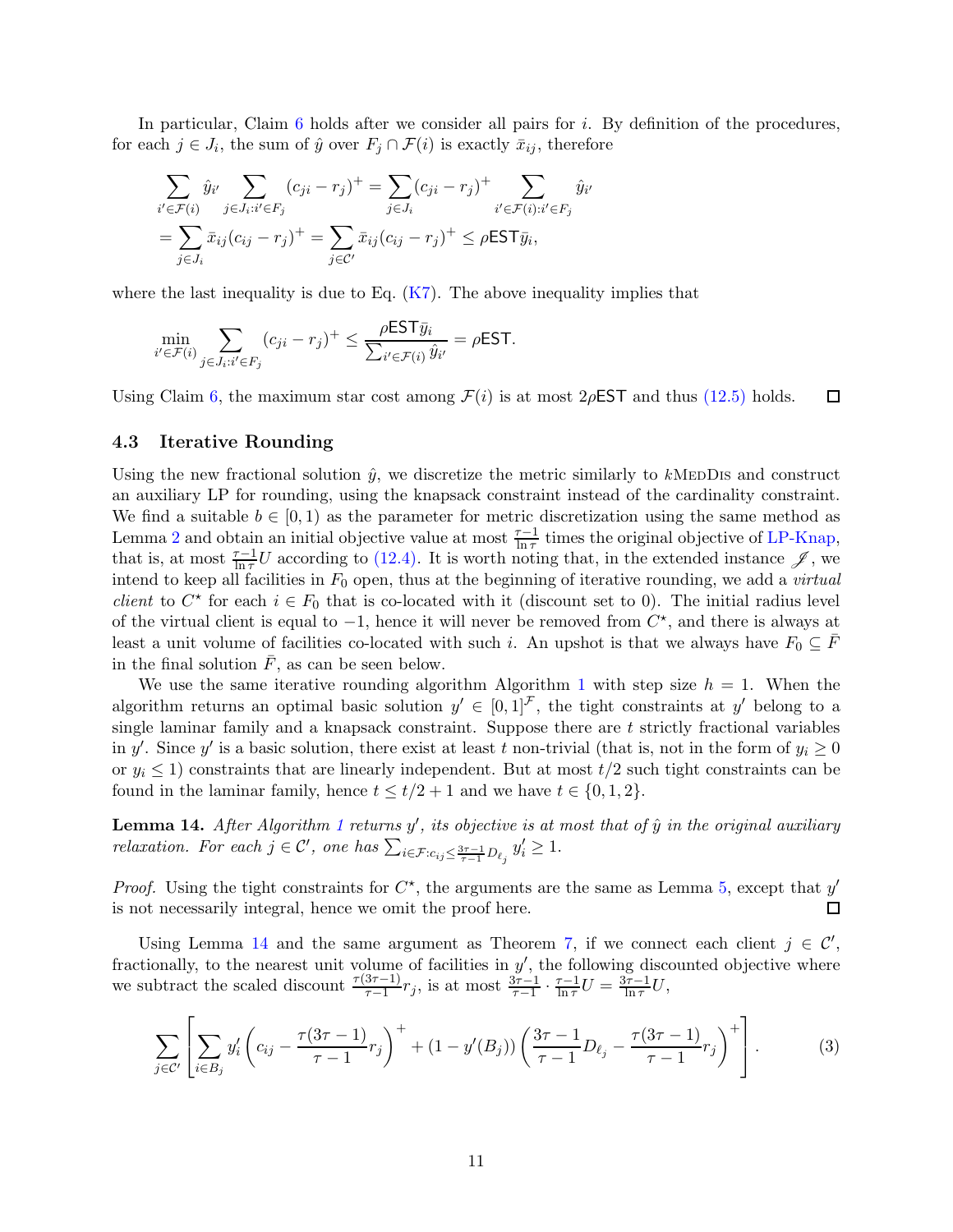**Open integral facilities** If  $t = 0$ , set  $y^* \leftarrow y'$  and we are done; if  $t = 1$  and  $y'_{i_2} \in (0, 1)$ . We let  $y^*$  be the same as y' except that  $y_{i_2}^* = 0$ ; if  $t = 2$ , suppose  $y_{i_1}^{\prime}, y_{i_2}^{\prime} \in (0, 1)$  and w.l.o.g.  $w_{i_1} \leq w_{i_2}$ . Using the previous argument on basic solutions, we must have  $y'_{i_1} + y'_{i_2} = 1$ . We let  $y^*$  be the same as y' except that  $y_{i_1}^* = 1$ ,  $y_{i_2}^* = 0$ . Define  $\overline{F} = \{i \in \mathcal{F} : y_i^* = 1\}$ , and remove co-located facilities if there are any (again, this does not affect Lemma [14\)](#page-10-0). It is easy to verify that in each case,  $w(\overline{F}) \leq W$  holds.

We consider final outer balls  $F_j$ , radius levels  $\ell_j$  and inner balls  $B_j$  in the following. For  $j \in \mathcal{C}'$ such that  $i_2 \in F_j \setminus B_j$ , closing  $i_2$  does not change the contribution of j in Eq. [\(3\)](#page-10-1) since  $i_2 \notin B_j$ . This leaves only the cases where  $i_2 \in B_j$  and not co-located with  $F_0$ . Let  $J = \{j \in \mathcal{C}' : i_2 \in B_j\}$ ,  $i' \in \overline{F}$  be the nearest open facility to  $i_2$ , and  $d = c_{i_2i'}$ . We consider the following two cases, where  $\gamma > 0$  is a parameter to be determined.

 $J_1 = \{j \in J : c_{ji_2} \geq \gamma d\}$ . We have  $i_2 \in F_j$  before iterative rounding for each  $j \in J_1$ , since each  $F_j$ only shrinks during Algorithm [1.](#page-4-0) Using  $(12.5)$ , one has  $\sum_{j\in J_1}(c_{ji2}-r_j)^+ \leq 2\rho \textsf{EST}$ . Using triangle inequality,  $c_{ji'} \leq c_{ji_2} + c_{i_2i'} \leq (1 + 1/\gamma)c_{ji_2}$ , which shows

<span id="page-11-0"></span>
$$
\sum_{j \in J_1} \left( c_{ji'} - \left( 1 + \frac{1}{\gamma} \right) r_j \right)^+ \le \frac{1 + \gamma}{\gamma} 2\rho \text{EST.}
$$
\n(4)

 $J_2 = J \setminus J_1 = \{j \in J : c_{ji_2} < \gamma d\}$ . Fix any  $j \in J_2$ . Let  $\sigma = \frac{\tau(3\tau - 1)}{\tau - 1}$  $\frac{57-11}{7-1}$  for convenience. Using Lemma [14](#page-10-0) and triangle inequality,  $c_{i'i_2} - c_{ji_2}$  is at most the distance from j to its nearest open facility in  $\bar{F}$ , thus  $d - \gamma d \leq c_{i'i_2} - c_{j'i_2} \leq \frac{3\tau - 1}{\tau - 1} D_{\ell_j} \leq \sigma R_j$ . The last inequality is due to  $D_{\ell_j} \leq \tau R_j$ , and thus  $R_j \geq (1 - \gamma)d/\sigma$ . Suppose for now that the choice of  $\gamma$  is such that  $2\gamma d \leq \delta R_j$ . It follows from triangle inequality that  $c_{jj'} < 2\gamma d$  for each  $j' \in J_2$ , therefore  $J_2 \subseteq \{j' \in \mathcal{C}' : c_{jj'} \leq \delta R_j\}$ . For each  $j' \in J_2$ , we have  $c_{j'i'} \leq (1+\gamma)d \leq \frac{\sigma(1+\gamma)}{1-\gamma}R_j \stackrel{\text{def}}{=} \eta_{\tau,\gamma}R_j$ . By definition of  $R_i$ ,

<span id="page-11-1"></span>
$$
\sum_{j' \in J_2} (c_{j'i'} - \frac{\eta_{\tau,\gamma}}{1 - \delta} r_{j'})^+ \le \sum_{j' \in \mathcal{C}': c_{jj'} \le \delta R_j} (\eta_{\tau,\gamma} R_j - \frac{\eta_{\tau,\gamma}}{1 - \delta} r_{j'})^+
$$
  
= 
$$
\eta_{\tau,\gamma} \sum_{j' \in \mathcal{C}': c_{jj'} \le \delta R_j} (R_j - \frac{1}{1 - \delta} r_{j'})^+ \le \eta_{\tau,\gamma} \rho \text{EST.}
$$
 (5)

To make sure  $2\gamma d \leq \delta R_j$ , we let  $(1 - \gamma)/\sigma = 2\gamma/\delta$ , thus  $\gamma = \delta/(2\sigma + \delta)$ . As a result, we have  $\eta_{\tau,\gamma} = \delta + \sigma$  and  $1 + 1/\gamma = 2\sigma/\delta + 2$ .

**Conclusion** We let  $\delta = 2/3$ . In Eq. [\(3\)](#page-10-1), the fractional solution has objective at most  $\frac{3\tau - 1}{\ln \tau}U$ against discounts  $\sigma r_i$ . By changing the underlying solution to an integral one  $\bar{F}$ , and bounding the "rerouting" cost in Eq. [\(4\)](#page-11-0), Eq. [\(5\)](#page-11-1), the clients in J additionally contribute at most  $\rho(7\sigma+14/3)$ EST to the overall objective, by considering discounts  $(3\sigma + 2)r_i$ .

Finally, since we use virtual clients in iterative rounding and keep  $F_0 \subseteq \overline{F}$ , by connecting each  $j \in \mathcal{C} \setminus \mathcal{C}'$  to its nearest facility in  $\overline{F}$  and using Lemma [11,](#page-8-5) the clients in  $\mathcal{C} \setminus \mathcal{C}'$  have a total cost  $\sum_{j\in\mathcal{C}\setminus\mathcal{C}'}(c_{j\bar{F}}-5r_j)^+\leq 5(\textsf{EST}-U)$ . This shows that the total objective of  $\bar{F}$ , with discounts  $\max{\lbrace \sigma, 3\sigma + 2, 5 \rbrace}$ r<sub>j</sub>, is at most  $\left( \max{\lbrace 5, \frac{3\tau - 1}{\ln \tau} \rbrace} \right)$  $\frac{2\pi-1}{\ln\tau}$  +  $\rho(7\sigma + 14/3)$ ) EST. Recall EST  $\leq (1+\epsilon)$ OPT<sub>2</sub>. We let  $\epsilon$  and  $\rho$  be small constants and thus have the following result.

**Theorem 15.** Let  $\alpha''_{\tau} = \frac{3\tau(3\tau-1)}{\tau-1} + 2$  and  $\beta''_{\tau} = \frac{3\tau-1}{\ln \tau}$  $\frac{1}{\ln \tau}$ . There exists a bi-criteria  $(\alpha''_{\tau}, \beta''_{\tau} + O(\rho + \epsilon))$ approximation algorithm for KNAPMEDDIS for any  $\tau > 1$  and  $\epsilon, \rho > 0$  in running time  $n_0^{O(1/\rho)}$  $\frac{O(1/\rho)}{0}/\epsilon$ .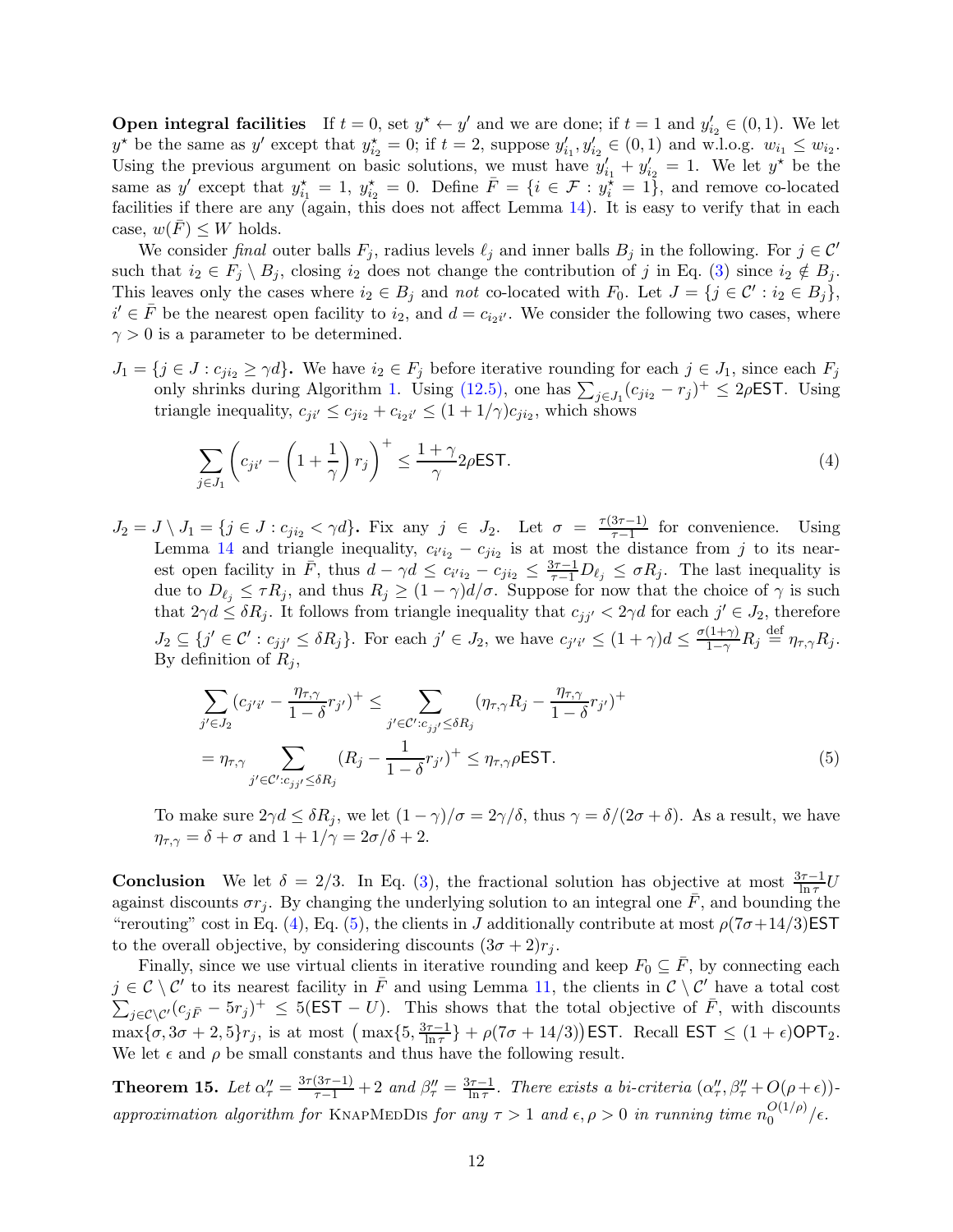# <span id="page-12-0"></span>5 Application

### 5.1 Stochastic Center Clustering

In this section, we consider the unassigned stochastic center clustering problems. The input contains a set of stochastic points  $V$ , and each of them follows a known distribution and independently realizes at a random location in C. For a set of open facilities  $S \subseteq \mathcal{F}$ , the objective is the expectation of maximum distance from each realized point to its nearest open facility in S, that is,  $\mathbb{E}_{\tau}[\max_{v \in V} c_{\tau(v)S}]$  where  $\tau : V \to C$  is the random realization map such that  $v \in V$  realizes at  $\tau(v) \in \mathcal{C}$ . In the cardinality version called unassigned stochastic k-center (USTOkCEN), the chosen facilities S must satisfy  $|S| \leq k$ , In the matroid version called unassigned stochastic matroid center (USTOMATCEN), S is required to be an independent set in a given matroid  $\mathcal{M} = (\mathcal{F}, \mathcal{I})$ . In the knapsack version called unassigned stochastic knapsack center (UStoKnapCen), S needs to have a combined weight of at most W, i.e.,  $w(S) = \sum_{i \in S} w_i \leq W$ . Guha and Munagala [\[16\]](#page-17-4) give a  $(45 + \epsilon)$ -approximation algorithm for USTOkCEN.

Plugging the implicit bi-criteria  $(5, 5+\epsilon)$ -approximation for UNI-kMeDDIS [\[6\]](#page-16-1) into the algorithm in Section 3.4 of [\[16\]](#page-17-4), one obtains an improved  $(30 + \epsilon)$ -approximation for USTokCen. Similarly, using our bi-criteria approximations for MATMEDDIs and KNAPMEDDIS, we obtain the first  $O(1)$ approximations for UStoMatCen and UStoKnapCen. We consider UStoMatCen for example here and give a proof sketch below.

<span id="page-12-1"></span>We first need a few useful lemmas. The first one is due to Kleinberg  $et al.$  [\[25\]](#page-18-8) and we prove a weaker version here for completeness [\[16\]](#page-17-4).

**Lemma 16.** ([\[16,](#page-17-4) [25\]](#page-18-8)) Given  $T > 0$ , n independent Bernoulli variables  $X_i$ ,  $i \in [n]$  where  $\mathbb{E}[X_i] = p_i$ , and n real numbers  $s_i \geq T$ , suppose  $\mathbb{E}[\max_i s_i X_i] < T/3$ , then one has  $\sum_i s_i p_i < T$ .

*Proof.* If  $\sum_i p_i \geq 2/3$ , since the variables are independent, we have

$$
\mathbb{E}[\max_i X_i] = \Pr[\exists i, X_i = 1] = 1 - \prod_i (1 - p_i) \ge 1 - \exp\left(-\sum_i p_i\right) \ge 1 - \exp(-2/3) > 1/3,
$$

which leads to  $\mathbb{E}[\max_i s_i X_i] \geq T \mathbb{E}[\max_i X_i] > T/3$ , contradicting the given condition. Thus we have  $\sum_i p_i < 2/3$ .

For each i, let  $\mathcal{E}_i$  denote the event that  $X_i = 1$  and  $X_j = 0$  for each  $j \neq i$ . These events are mutually exclusive. Using the fact that the variables are independent, we have

$$
\Pr[\mathcal{E}_i] = \Pr[X_i = 1] \Pr[\forall j \neq i, X_j = 0] = p_i \Pr\left[\sum_{j \neq i} X_j = 0\right]
$$
  
=  $p_i \left(1 - \Pr\left[\sum_{j \neq i} X_j \ge 1\right]\right) \ge p_i \left(1 - \mathbb{E}\left[\sum_{j \neq i} X_j\right]\right) = p_i \left(1 - \sum_{j \neq i} p_j\right) \ge p_i/3,$ 

where we use  $\sum_i p_i < 2/3$  in the last inequality. Since the events are mutually exclusive and  $\mathcal{E}_i$ implies  $\max_i s_i X_i = s_i$ , the following inequalities shows the lemma.

$$
\frac{T}{3} > \mathbb{E}[\max_i s_i X_i] \ge \mathbb{E}\left[\sum_i s_i \mathbb{1}[\mathcal{E}_i]\right] \ge \sum_i s_i p_i / 3.
$$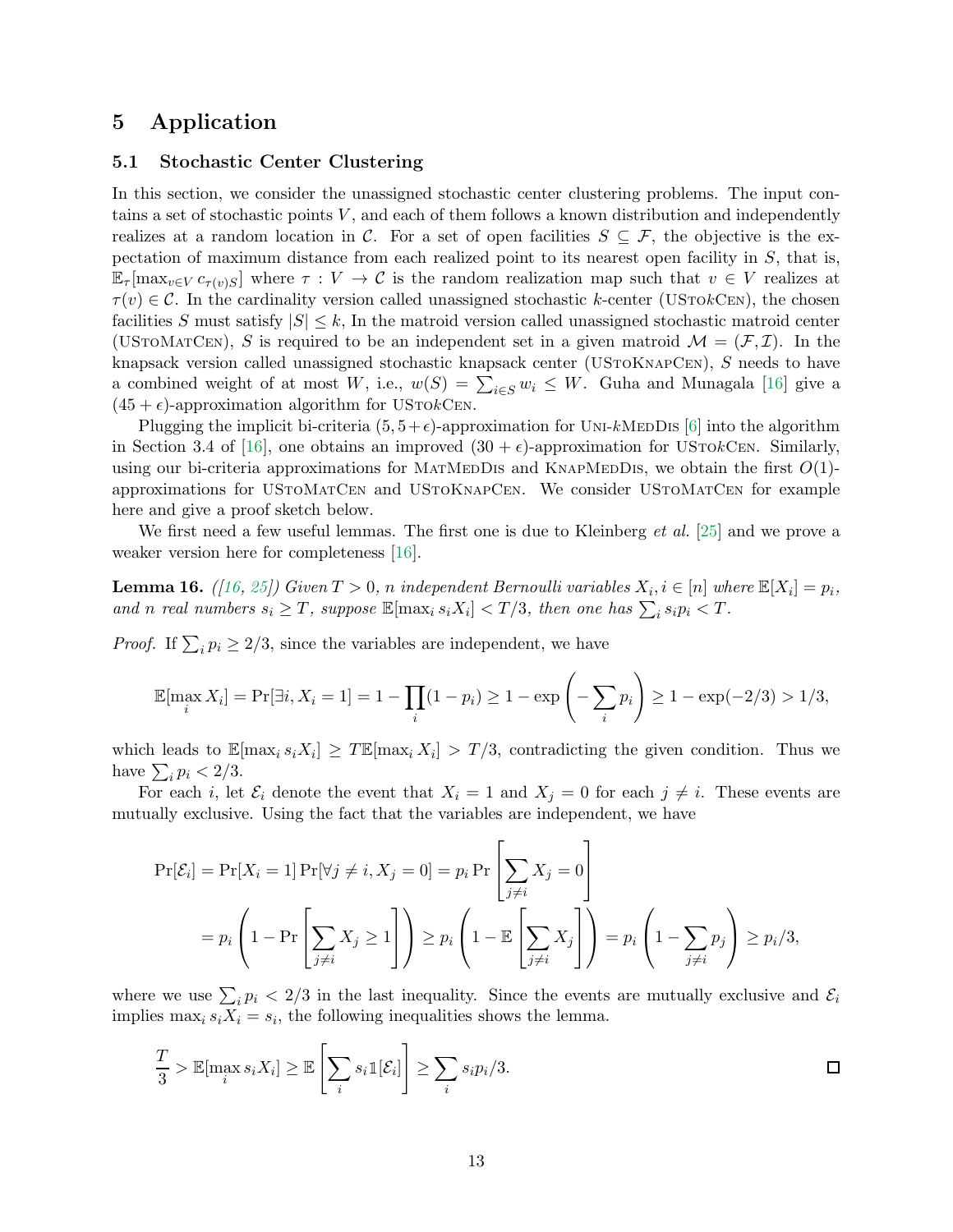We consider a slightly more general version of uniform MATMEDDIS here, where the clients are C with uniform discounts T. Given any set of facilities S, the contribution of each  $j \in \mathcal{C}$  to the objective is  $p_j(c_{jS} - T)^+$ , where  $p_j$  is the probability of there existing a point  $v \in V$  realizing at j, i.e.,  $p_j = \Pr_\tau[\exists v \in V, \tau(v) = j]$  for the random realization map  $\tau$ .  $\{p_j : j \in C\}$  is easy to compute and one notices that the algorithm in Theorem [8](#page-6-3) provides the same approximation guarantee by simply modifying the LP relaxations. For such a MatMedDis instance with uniform discounts  $T \geq 0$ , we let  $\mathsf{OPT}_T$  denote the optimum. We also let  $\mathsf{OPT}^*$  be the optimum to the original UStoMatCen instance.

<span id="page-13-0"></span>**Lemma 17.** ([\[15\]](#page-17-12))  $\mathsf{OPT}_0 \geq \mathsf{OPT}^{\star} \geq \frac{1}{3} \max\{T : \mathsf{OPT}_T \geq T\}.$ 

*Proof.* Let  $S \in \mathcal{I}$  be any feasible solution to the USTOMATCEN instance and thus

$$
OPT^{\star} \leq \mathbb{E}_{\tau} \left[ \max_{v \in V} c_{\tau(v)S} \right] = \mathbb{E}_{\tau} \left[ \max_{j \in C} \mathbb{1}[\exists v, \tau(v) = j] \cdot c_{jS} \right] \leq \mathbb{E}_{\tau} \left[ \sum_{j \in C} \mathbb{1}[\exists v, \tau(v) = j] \cdot c_{jS} \right]
$$

$$
\leq \sum_{j \in C} \Pr_{\tau}[\exists v, \tau(v) = j] \cdot c_{jS} = \sum_{j \in C} p_j c_{jS}.
$$

For  $T = 0$ , the minimum of the RHS over all feasible  $S \in \mathcal{I}$  is exactly  $\mathsf{OPT}_0$ , thus the first inequality follows. We now show if  $\mathsf{OPT}_T \geq T$ , we have  $\mathsf{OPT}^* \geq T/3$ . For the sake of contradiction, suppose OPT<sup>\*</sup>  $\langle T/3$ . To this end, let  $\mathcal{L}_T: (\mathcal{C} \cup \mathcal{F})^2 \to \mathbb{R}_{\geq 0}$  be a new function such that  $\mathcal{L}_T(i,j) = c_{ij}$  if  $c_{ij} \geq T$  and 0 otherwise. It is easy to see that  $\mathcal{L}_T(i,j) \geq (c_{ij} - T)^+$  always holds.

Let  $S^*$  be the optimal solution to the original USTOMATCEN instance, thus we obtain

$$
\frac{T}{3} > \mathsf{OPT}^\star = \mathbb{E}_\tau \left[ \max_{j \in \mathcal{C}} \mathbb{1}[\exists v, \tau(v) = j] \cdot c_{jS^\star} \right] \geq \mathbb{E}_\tau \left[ \max_{j \in \mathcal{C}} \mathbb{1}[\exists v, \tau(v) = j] \cdot \mathcal{L}_T(j, S^\star) \right].
$$

We invoke Lemma [16](#page-12-1) on clients j such that  $\mathcal{L}_T(j, S^*) = c_{jS^*} \geq T$ , and obtain

$$
\sum_{j:c_{jS^{\star}} \geq T} p_j \mathcal{L}_T(j, S^{\star}) < T,
$$

which leads to

$$
T > \sum_{j:c_js\star \geq T} p_j \mathcal{L}_T(j,S^\star) = \sum_{j \in \mathcal{C}} p_j \mathcal{L}_T(j,S^\star) \geq \sum_{j \in \mathcal{C}} p_j (c_{jS^\star} - T)^+ \geq \mathsf{OPT}_T,
$$

contradicting  $\mathsf{OPT}_T \geq T$ . Therefore, the initial assumption is false and we have  $\mathsf{OPT}^* \geq T/3$ .  $\Box$ 

Following [\[16\]](#page-17-4), we repeatedly solve MATMEDDIS instances with a decreasing uniform discount. We start with  $T = \max_{i,j} c_{ij}$  and scale it by  $T \leftarrow (1-\epsilon)T$  after each iteration. In each iteration, we use Theorem [8](#page-6-3) and approximately solve the MATMEDDIS instance with uniform discounts  $T$  (and scaled by the probabilities). Recall that in the bi-criteria  $(\alpha'_{\tau}, \beta'_{\tau})$ -approximation for MATMEDDIS, we have  $\alpha'_{\tau} = \frac{\tau(3\tau - 1)}{\tau - 1}$  $\frac{3\tau-1}{\tau-1}$  and  $\beta'_{\tau} = \frac{3\tau-1}{\ln \tau}$  $\frac{\tau-1}{\ln \tau}$ .

Let  $T^*$  be the smallest value such that the output solution  $\overline{S}$  obtains objective  $\leq \beta'_\tau T^*$  against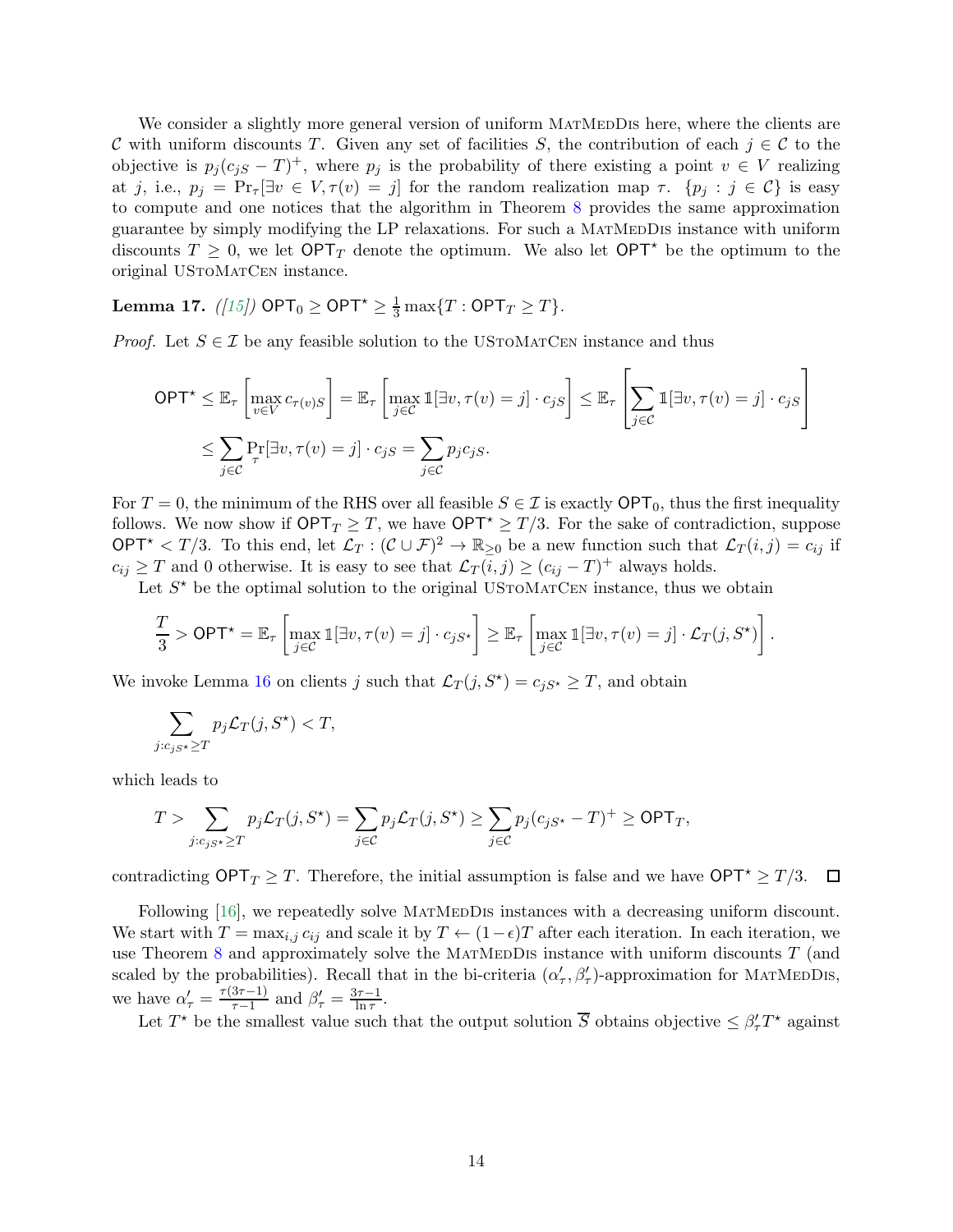discounts  $\alpha'_{\tau}T^*$ . Now, consider the performance of  $\overline{S}$  in the USTOMATCEN instance, with objective

$$
\mathbb{E}_{\tau} \left[ \max_{v \in V} c_{\tau(v)} \overline{s} \right] \leq \alpha_{\tau}' T^{\star} + \mathbb{E}_{\tau} \left[ \max_{v \in V} (c_{\tau(v)} \overline{s} - \alpha_{\tau}' T^{\star})^{+} \right]
$$
  

$$
\leq \alpha_{\tau}' T^{\star} + \mathbb{E}_{\tau} \left[ \sum_{j \in C} \mathbb{1} [\exists v \in V, \tau(v) = j] \cdot (c_{j} \overline{s} - \alpha_{\tau}' T^{\star})^{+} \right]
$$
  

$$
\leq \alpha_{\tau}' T^{\star} + \sum_{j} p_{j} (c_{j} \overline{s} - \alpha_{\tau}' T^{\star})^{+} \leq \alpha_{\tau}' T^{\star} + \beta_{\tau}' T^{\star}.
$$

On the other hand, because  $T^*$  is the smallest such value, when the uniform discounts are  $T'$  =  $(1-\epsilon)T^*$  in the next iteration, the obtained objective of MATMEDDIS is  $>\beta'_T T'$ , which shows that the optimum OPT<sub>T'</sub> of MATMEDDIS with uniform discounts T' satisfies  $\mathsf{OPT}_{T'} > T'$ , using Theorem [8.](#page-6-3) According to Lemma [17,](#page-13-0) this shows that  $T' \leq 3\mathsf{OPT}^*$ , whence we conclude that  $\overline{S}$  has objective (in the USTOMATCEN instance) at most  $(\alpha'_{\tau}+\beta'_{\tau})T^* = (\alpha'_{\tau}+\beta'_{\tau})T'/(1-\epsilon) \leq 3(1+2\epsilon)(\alpha'_{\tau}+\beta'_{\tau})$ OPT<sup>\*</sup>. Let  $\tau = 1.985$ , and we obtain a  $(51.638 + \epsilon)$ -approximation for USTOMATCEN. A similar  $(117.263 + \epsilon)$ approximation algorithm can also be obtained in the knapsack case.

### 5.2 Universal Matroid Median

Following the recently-developed framework by Ganesh et al. [\[12\]](#page-17-5), we obtain bi-criteria constantfactor approximations for universal matroid median and its variant with fixed clients. We remark that the knapsack versions of these two problems remain interestingly open, as the unbounded integrality gap of the relaxation with knapsack constraints is hard to overcome and the current methods fail to provide any similar guarantee. We provide the algorithm for universal matroid median here, and defer the proof sketch for universal matroid median with fixed clients to Appendix [A.](#page-18-9)

**Theorem 18.** There exists a bi-criteria  $(O(1), O(1))$ -approximation algorithm for the universal matroid median problem.

#### 5.2.1 Fractional Solution

In this section, we consider the universal matroid median problem, where we are given clients  $C$ , facilities F, a matroid  $\mathcal{M} = (\mathcal{F}, \mathcal{I})$  with rank function  $r_{\mathcal{M}} : 2^{\mathcal{F}} \to \mathbb{Z}_{\geq 0}$ , and the goal is find a set of facilities  $S \in \mathcal{I}$  with minimum regret, where the regret of S is defined as the maximum difference between its objective value and the instance-optimum, over the choices of realized clients being an arbitrary  $C_1 \subseteq \mathcal{C}$ . More specifically, we define the regret of S

$$
\operatorname{Re}(S) \stackrel{\text{def}}{=} \max_{C_1 \subseteq \mathcal{C}} \{ \operatorname{Sol}(C_1, S) - \operatorname{OPT}(C_1) \},\tag{6}
$$

where  $\text{Sol}(C_1, S) \stackrel{\text{def}}{=} \sum$  $j \in C_1$  $c_{jS}$ ,  $\text{OPT}(C_1) \stackrel{\text{def}}{=} \min_{S \in \mathcal{I}} \text{Sol}(C_1, S),$ 

and we want to find  $S \in \mathcal{I}$  that attains the minimum  $MR \stackrel{\text{def}}{=} \min_{S \in \mathcal{I}} \text{Re}(S)$ .

For universal  $k$ -median which has a weaker  $k$ -cardinality constraint on the set of facilities we can choose, Ganesh *et al.* [\[12\]](#page-17-5) devise a bi-criteria  $(O(1), O(1))$ -approximation algorithm, that is, an algorithm that outputs  $S \subseteq \mathcal{F}, |S| \leq k$  s.t.  $\text{Sol}(C_1, S) \leq \alpha \cdot \text{OPT}(C_1) + \beta \cdot \text{MR}$  for each  $C_1 \subseteq \mathcal{C}$ . They also show that even for universal k-median, one can only hope for bi-criteria  $(\alpha, \beta)$ -approximations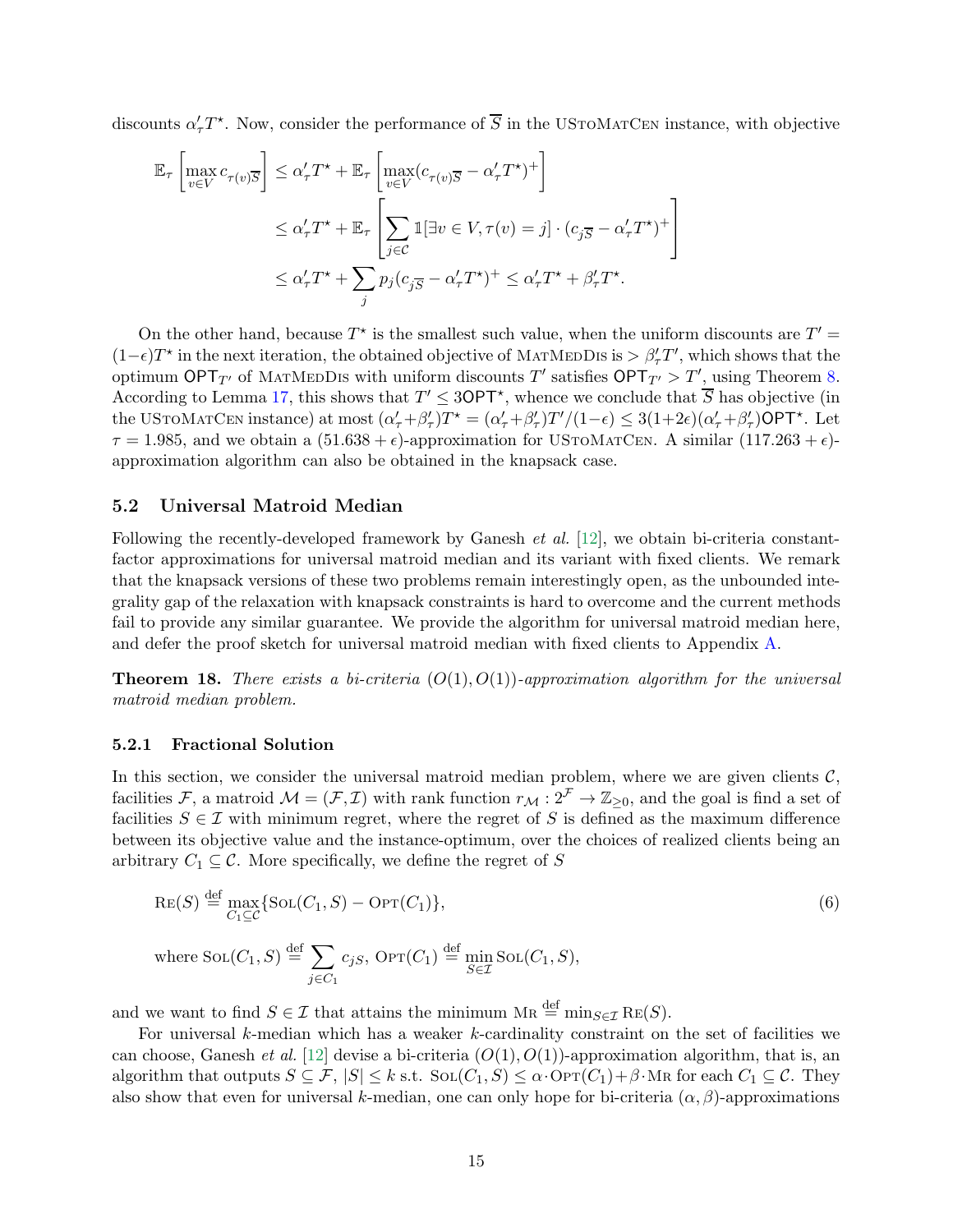where  $\alpha, \beta$  are both bounded away from 1 for general metrics unless P = NP. Therefore, we also aim at obtaining bi-criteria constant approximations for universal matroid median.

We first have the following relaxation with exponentially many constraints.

<span id="page-15-1"></span><span id="page-15-0"></span>min  
\n
$$
r \ge 0
$$
 (M-UNI)  
\ns.t.  $y(S) \le r_{\mathcal{M}}(S)$   $\forall S \subseteq \mathcal{F}$   
\n $0 \le x_{ij} \le y_i$   $\forall i, j$   
\n
$$
\sum_{i \in \mathcal{F}} x_{ij} = 1
$$
  $\forall j \in \mathcal{C}$   
\n
$$
\sum_{j \in C_1} \sum_{i \in \mathcal{F}} x_{ij} c_{ij} \le \text{OPT}(C_1) + r \quad \forall C_1 \subseteq \mathcal{C}.
$$
 (7)

We notice that the minimum regret solution Mrs  $\stackrel{\text{def}}{=} \arg \min_{S \in \mathcal{T}} \text{RE}(S)$  induces a feasible solution to [M-UNI,](#page-15-0) so its optimal objective is at most Mr by definition of Mr and constraint [\(7\)](#page-15-1). We want to use the ellipsoid algorithm to solve [M-UNI.](#page-15-0) Unfortunately, we cannot find the value of any  $\text{OPT}(C_1)$  in polynomial time since this would imply a solution to standard k-median which is NPhard, and we have to resort to approximate separating oracles. To separate a candidate solution  $(x, y, r)$  to [M-UNI,](#page-15-0) it is equivalent to check whether the following holds,

$$
\max_{C_1 \subseteq \mathcal{C}} \max_{S' \in \mathcal{I}} \left[ \sum_{j \in C_1} \left( -c_{jS'} + \sum_{i \in \mathcal{F}} x_{ij} c_{ij} \right) \right] \le r,
$$
\n(8)

which, by defining

$$
f_{x,y}(S') \stackrel{\text{def}}{=} \sum_{j \in C} \left( -c_{jS'} + \sum_{i \in \mathcal{F}} x_{ij} c_{ij} \right)^+, \tag{9}
$$

is equivalent to deciding whether  $\max_{S' \in \mathcal{I}} f_{x,y}(S') \leq r$ . Using the observation in [\[12\]](#page-17-5), for each fixed  $(x, y)$ ,  $f_{x,y}$ :  $2^{\mathcal{F}} \to \mathbb{R}_+$  is the sum of  $|\mathcal{C}|$  monotone submodular functions, hence monotone submodular itself. Thus a simple greedy algorithm reveals a 2-approximate solution to the problem of maximizing  $f_{x,y}(S')$  subject to  $S' \in \mathcal{I}$ , according to a classic result in [\[30\]](#page-18-10). Further, using a standard result on ellipsoid methods [\[14\]](#page-17-13), we can approximately solve [M-UNI](#page-15-0) and obtain a fractional solution  $(\bar{x}, \bar{y}, \bar{r})$  with actual regret  $\max_{S' \in \mathcal{I}} f_{\bar{x}, \bar{y}}(S') \leq 2 \text{M}\textsc{r}$ . We let  $f_{\mathsf{av}}(j) = \sum_{i \in \mathcal{F}} \bar{x}_{ij} c_{ij}$ be the cost of client  $j$  in the fractional solution.

### 5.2.2 Rounding and Analysis

The standard relaxation for matroid median has an integrality gap of at most 8 [\[31\]](#page-18-3), thus for the fractional solution, we have

<span id="page-15-2"></span>
$$
\forall C_1 \subseteq \mathcal{C}, \frac{1}{8} \text{OPT}(C_1) \le \sum_{j \in C_1} f_{\text{av}}(j) \le \text{OPT}(C_1) + 2\text{MR}.
$$
\n(10)

We then solve an instance of MATMEDDIS, where  $r_j = 8f_{av}(j)$  for each  $j \in \mathcal{C}$ . Using the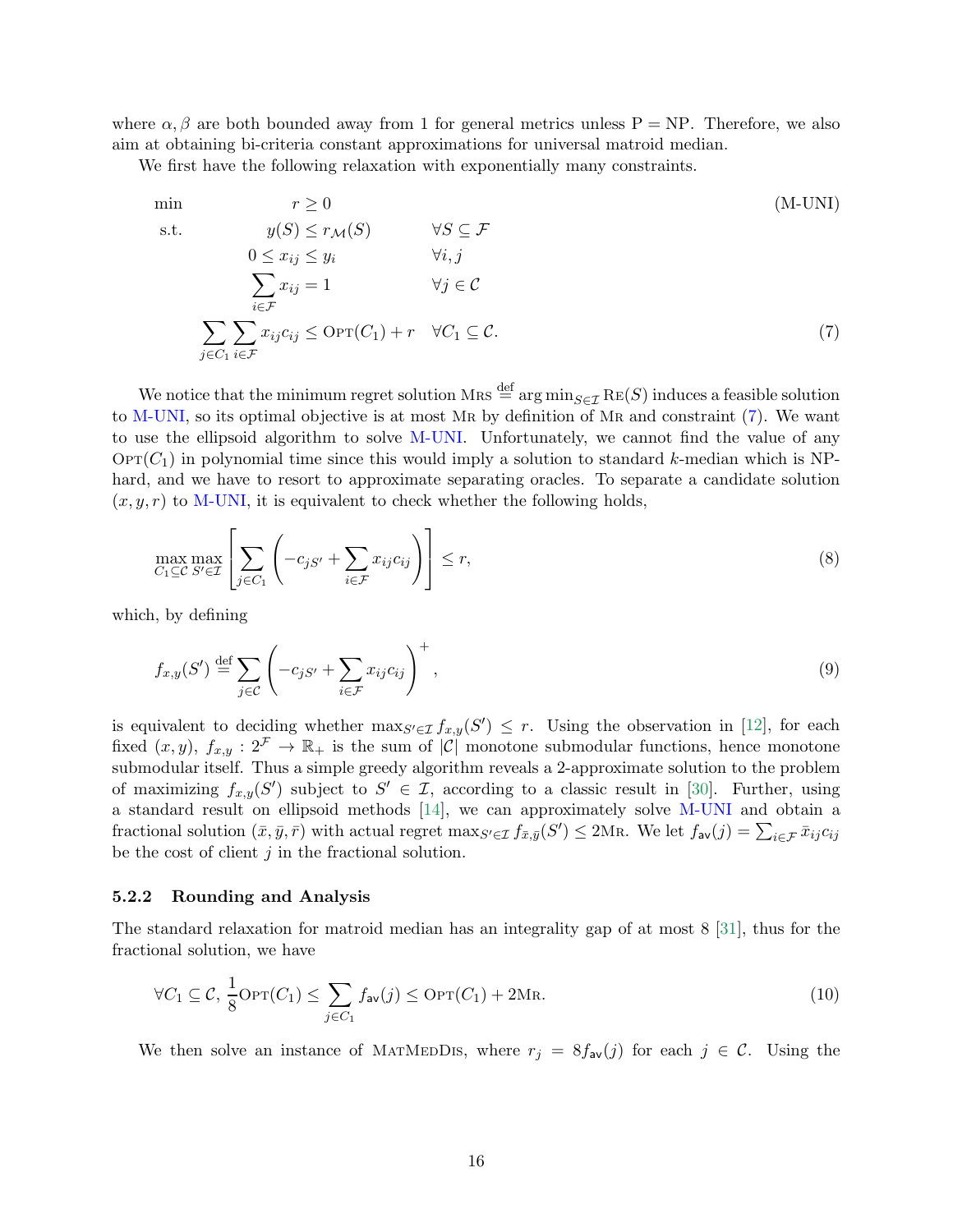aforementioned  $(\alpha'_{\tau}, \beta'_{\tau})$ -approximation in Theorem [8,](#page-6-3) we obtain a solution  $\overline{S} \in \mathcal{I}$  s.t.

<span id="page-16-7"></span>
$$
\sum_{j \in \mathcal{C}} \left( c_{j\overline{S}} - 8\alpha'_{\tau} f_{\mathsf{av}}(j) \right)^{+} \leq \beta'_{\tau} \sum_{j \in \mathcal{C}} (m_j - 8f_{\mathsf{av}}(j))^{+} = \beta'_{\tau} \sum_{\substack{j \in \mathcal{C} \\ m_j \geq 8f_{\mathsf{av}}(j)}} (m_j - 8f_{\mathsf{av}}(j))
$$
\n
$$
\leq \beta'_{\tau} \left( \sum_{\substack{j \in \mathcal{C} \\ m_j \geq 8f_{\mathsf{av}}(j)}} m_j - \text{OPT}\left( \{ j \in \mathcal{C} : m_j \geq 8f_{\mathsf{av}}(j) \} \right) \right) \leq \beta'_{\tau} \text{MR}, \quad (11)
$$

where we use [\(10\)](#page-15-2) and  $m_j \geq 0$  is the connection distance of j in the minimum regret solution. This shows that for any  $C_1 \subseteq \mathcal{C}$ , the total cost of  $\overline{S}$  is

<span id="page-16-8"></span>
$$
\sum_{j \in C_1} c_{j\overline{S}} \le \sum_{j \in C_1} \left( (c_{j\overline{S}} - 8\alpha'_{\tau} f_{\mathsf{av}}(j))^+ + 8\alpha'_{\tau} f_{\mathsf{av}}(j) \right) \le \beta'_{\tau} \mathsf{M}\mathsf{R} + 8\alpha'_{\tau} \sum_{j \in C_1} f_{\mathsf{av}}(j)
$$
\n
$$
\le 8\alpha'_{\tau} (\mathsf{OPT}(C_1) + 2\mathsf{M}\mathsf{R}) + \beta'_{\tau} \mathsf{M}\mathsf{R} = 8\alpha'_{\tau} \mathsf{OPT}(C_1) + (16\alpha'_{\tau} + \beta'_{\tau}) \mathsf{M}\mathsf{R},\tag{12}
$$

where we use [\(10\)](#page-15-2) and [\(11\)](#page-16-7). Recall that  $\alpha'_{\tau} = \frac{\tau(3\tau - 1)}{\tau - 1}$  $\frac{3\tau-1}{\tau-1}$  and  $\beta'_{\tau} = \frac{3\tau-1}{\ln \tau}$  $\frac{1}{\ln \tau}$ , therefore [\(12\)](#page-16-8) provides a tradeoff between the approximation factors. For instance, one can choose  $\tau = 1.816$  and obtain ratios  $<$  (79.192, 165.839) minimizing the first factor, or  $\tau = 1.832$  and obtain ratios  $<$  (79.199, 165.824) minimizing the second factor.

# <span id="page-16-6"></span>References

- <span id="page-16-5"></span>[1] Sharareh Alipour. Improvements on approximation algorithms for clustering probabilistic data. Knowl. Inf. Syst., 63(10):2719–2740, 2021. [doi:10.1007/s10115-021-01601-4](https://doi.org/10.1007/s10115-021-01601-4).
- [2] Sharareh Alipour and Amir Jafari. Improvements on the k-center problem for uncertain data. In Proceedings of the 37th ACM SIGMOD-SIGACT-SIGAI Symposium on Principles of Database Systems, pages 425–433. ACM, 2018. [doi:10.1145/3196959.3196969](https://doi.org/10.1145/3196959.3196969).
- <span id="page-16-2"></span>[3] Vijay Arya, Naveen Garg, Rohit Khandekar, Adam Meyerson, Kamesh Munagala, and Vinayaka Pandit. Local search heuristics for k-median and facility location problems. SIAM J. Comput., 33(3):544–562, 2004. [doi:10.1137/S0097539702416402](https://doi.org/10.1137/S0097539702416402).
- <span id="page-16-0"></span>[4] Jaroslaw Byrka, Thomas W. Pensyl, Bartosz Rybicki, Aravind Srinivasan, and Khoa Trinh. An improved approximation for k-median and positive correlation in budgeted optimization. ACM Trans. Algorithms, 13(2):23:1–23:31, 2017. [doi:10.1145/2981561](https://doi.org/10.1145/2981561).
- <span id="page-16-4"></span>[5] Deeparnab Chakrabarty and Maryam Negahbani. Generalized center problems with outliers. In 45th International Colloquium on Automata, Languages, and Programming, volume 107 of LIPIcs, pages 30:1–30:14, 2018. [doi:10.4230/LIPIcs.ICALP.2018.30](https://doi.org/10.4230/LIPIcs.ICALP.2018.30).
- <span id="page-16-1"></span>[6] Deeparnab Chakrabarty and Chaitanya Swamy. Approximation algorithms for minimum norm and ordered optimization problems. In Proceedings of the 51st Annual ACM SIGACT Symposium on Theory of Computing, pages 126–137, 2019. [doi:10.1145/3313276.3316322](https://doi.org/10.1145/3313276.3316322).
- <span id="page-16-3"></span>[7] Moses Charikar, Sudipto Guha, Eva Tardos, and David B. Shmoys. A constant-factor ap- ´ proximation algorithm for the k-median problem. Journal of Computer and System Sciences, 65(1):129–149, 2002. [doi:10.1006/jcss.2002.1882](https://doi.org/10.1006/jcss.2002.1882).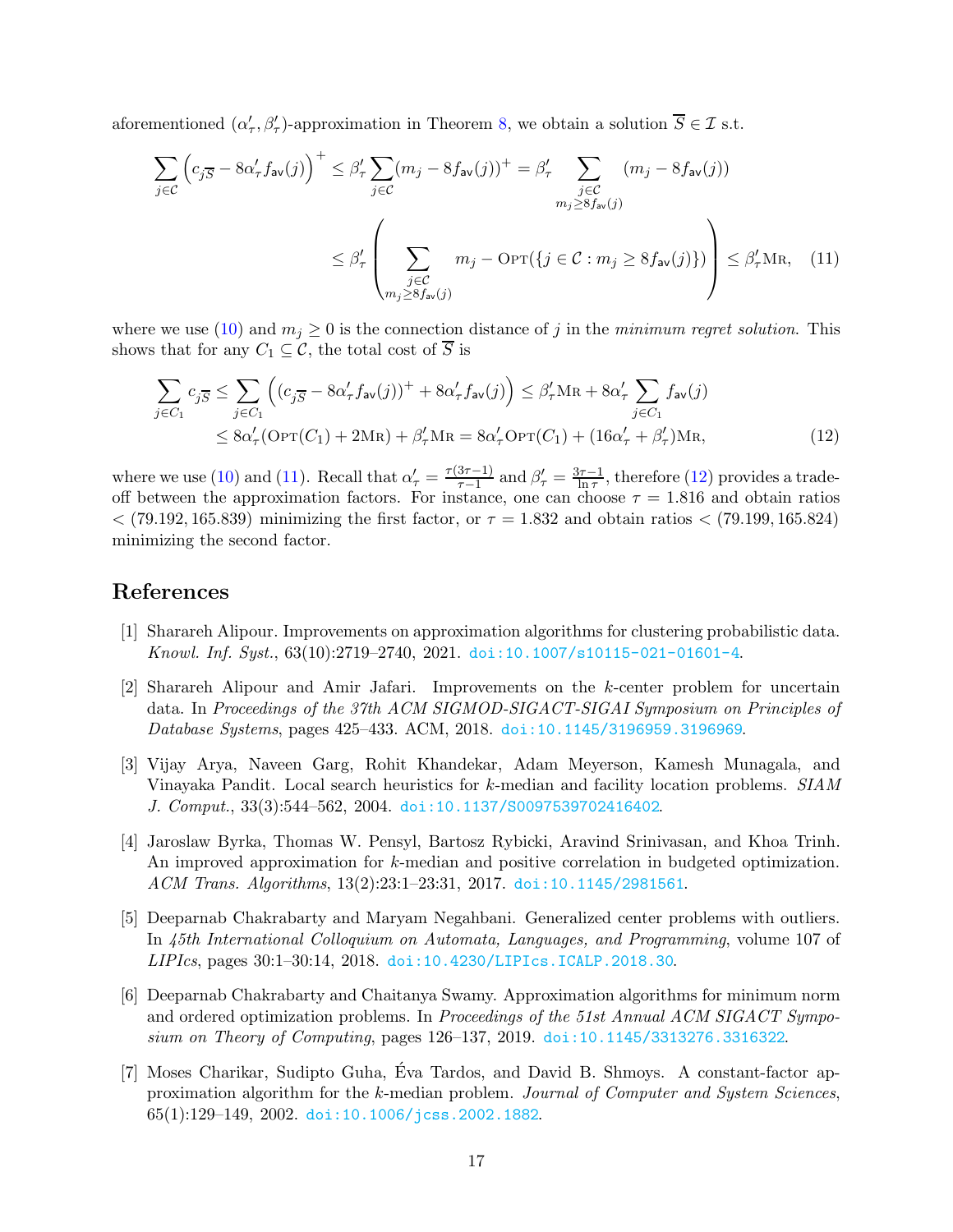- <span id="page-17-0"></span>[8] Moses Charikar and Shi Li. A dependent LP-rounding approach for the k-median problem. In Automata, Languages, and Programming - 39th International Colloquium, Proceedings, Part I, volume 7391 of Lecture Notes in Computer Science, pages 194–205, 2012. [doi:10.1007/978-3-642-31594-7\\\_17](https://doi.org/10.1007/978-3-642-31594-7_17).
- <span id="page-17-10"></span><span id="page-17-8"></span>[9] Danny Z. Chen, Jian Li, Hongyu Liang, and Haitao Wang. Matroid and knapsack center problems. Algorithmica, 75(1):27–52, 2016. [doi:10.1007/s00453-015-0010-1](https://doi.org/10.1007/s00453-015-0010-1).
- [10] Graham Cormode and Andrew McGregor. Approximation algorithms for clustering uncertain data. In Proceedings of the Twenty-Seventh ACM SIGMOD-SIGACT-SIGART Symposium on Principles of Database Systems, pages 191–200. ACM, 2008. [doi:10.1145/1376916.1376944](https://doi.org/10.1145/1376916.1376944).
- <span id="page-17-11"></span>[11] Jack R. Edmonds. Submodular functions, matroids, and certain polyhedra. In Combinatorial Optimization - Eureka, You Shrink!, volume 2570 of Lecture Notes in Computer Science, pages  $11-26.$  Springer, 2001. doi:10.1007/3-540-36478-1\2.
- <span id="page-17-5"></span>[12] Arun Ganesh, Bruce M. Maggs, and Debmalya Panigrahi. Universal algorithms for clustering problems. In 48th International Colloquium on Automata, Languages, and Programming, volume 198 of LIPIcs, pages 70:1–70:20, 2021. [doi:10.4230/LIPIcs.ICALP.2021.70](https://doi.org/10.4230/LIPIcs.ICALP.2021.70).
- <span id="page-17-13"></span><span id="page-17-1"></span>[13] Teofilo F. Gonzalez. Clustering to minimize the maximum intercluster distance. Theoretical Computer Science, 38:293–306, 1985. [doi:10.1016/0304-3975\(85\)90224-5](https://doi.org/10.1016/0304-3975(85)90224-5).
- <span id="page-17-12"></span>[14] Martin Grötschel, László Lovász, and Alexander Schrijver. The ellipsoid method and its consequences in combinatorial optimization.  $Comb.$ ,  $1(2):169-197$ , 1981. [doi:10.1007/BF02579273](https://doi.org/10.1007/BF02579273).
- [15] Sudipto Guha and Samir Khuller. Greedy strikes back: Improved facility location algorithms. In Proceedings of the Ninth Annual ACM-SIAM Symposium on Discrete Algorithms, pages 649–657, 1998. URL: <http://dl.acm.org/citation.cfm?id=314613.315037>.
- <span id="page-17-4"></span>[16] Sudipto Guha and Kamesh Munagala. Exceeding expectations and clustering uncertain data. In Proceedings of the Twenty-Eigth ACM SIGMOD-SIGACT-SIGART Symposium on Principles of Database Systems, pages 269–278. ACM, 2009. [doi:10.1145/1559795.1559836](https://doi.org/10.1145/1559795.1559836).
- <span id="page-17-6"></span>[17] Anupam Gupta, Benjamin Moseley, and Rudy Zhou. Structural iterative rounding for generalized k-median problems. In 48th International Colloquium on Automata, Languages, and Programming, volume 198 of LIPIcs, pages 77:1–77:18. Schloss Dagstuhl - Leibniz-Zentrum für Informatik, 2021. [doi:10.4230/LIPIcs.ICALP.2021.77](https://doi.org/10.4230/LIPIcs.ICALP.2021.77).
- <span id="page-17-9"></span>[18] David G. Harris, Thomas W. Pensyl, Aravind Srinivasan, and Khoa Trinh. A lottery model for center-type problems with outliers. ACM Transactions on Algorithms, 15(3):36:1–36:25, 2019. [doi:10.1145/3311953](https://doi.org/10.1145/3311953).
- <span id="page-17-2"></span>[19] Dorit S. Hochbaum and David B. Shmoys. A best possible heuristic for the k-center problem. Math. Oper. Res., 10(2):180–184, 1985. [doi:10.1287/moor.10.2.180](https://doi.org/10.1287/moor.10.2.180).
- <span id="page-17-3"></span>[20] Dorit S. Hochbaum and David B. Shmoys. A unified approach to approximation algorithms for bottleneck problems. Journal of the ACM, 33(3):533–550, 1986. [doi:10.1145/5925.5933](https://doi.org/10.1145/5925.5933).
- <span id="page-17-7"></span>[21] Wen-Lian Hsu and George L. Nemhauser. Easy and hard bottleneck location problems. Discrete Applied Mathematics, 1(3):209–215, 1979. [doi:10.1016/0166-218X\(79\)90044-1](https://doi.org/10.1016/0166-218X(79)90044-1).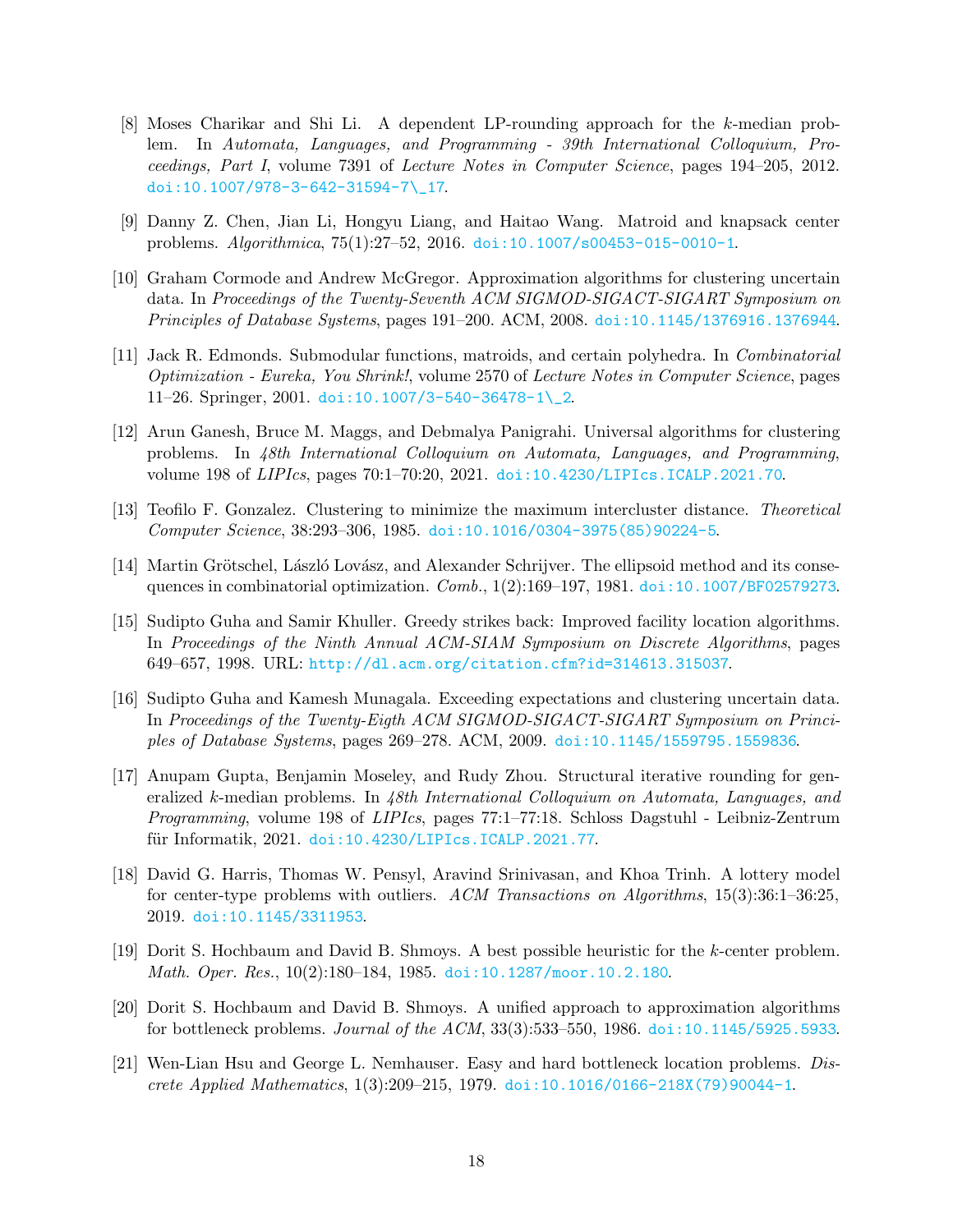- <span id="page-18-7"></span>[22] Lingxiao Huang and Jian Li. Stochastic k-center and j-flat-center problems. In Proceedings of the Twenty-Eighth Annual ACM-SIAM Symposium on Discrete Algorithms, pages 110–129. SIAM, 2017. [doi:10.1137/1.9781611974782.8](https://doi.org/10.1137/1.9781611974782.8).
- <span id="page-18-0"></span>[23] Kamal Jain, Mohammad Mahdian, and Amin Saberi. A new greedy approach for facility location problems. In Proceedings on 34th Annual ACM Symposium on Theory of Computing, pages 731–740, 2002. [doi:10.1145/509907.510012](https://doi.org/10.1145/509907.510012).
- <span id="page-18-1"></span>[24] Kamal Jain and Vijay V. Vazirani. Approximation algorithms for metric facility location and k-median problems using the primal-dual schema and lagrangian relaxation. J. ACM, 48(2):274–296, 2001. [doi:10.1145/375827.375845](https://doi.org/10.1145/375827.375845).
- <span id="page-18-8"></span>[25] Jon M. Kleinberg, Yuval Rabani, and Eva Tardos. Allocating bandwidth for bursty connec- ´ tions. SIAM J. Comput., 30(1):191–217, 2000. [doi:10.1137/S0097539797329142](https://doi.org/10.1137/S0097539797329142).
- <span id="page-18-5"></span>[26] Ravishankar Krishnaswamy, Amit Kumar, Viswanath Nagarajan, Yogish Sabharwal, and Barna Saha. The matroid median problem. In Proceedings of the Twenty-Second Annual ACM-SIAM Symposium on Discrete Algorithms, pages 1117–1130, 2011. [doi:10.1137/1.9781611973082.84](https://doi.org/10.1137/1.9781611973082.84).
- <span id="page-18-2"></span>[27] Ravishankar Krishnaswamy, Shi Li, and Sai Sandeep. Constant approximation for k-median and k-means with outliers via iterative rounding. In Proceedings of the 50th Annual ACM SIGACT Symposium on Theory of Computing, pages 646–659, 2018. [doi:10.1145/3188745.3188882](https://doi.org/10.1145/3188745.3188882).
- <span id="page-18-6"></span>[28] Amit Kumar. Constant factor approximation algorithm for the knapsack median problem. In Proceedings of the Twenty-Third Annual ACM-SIAM Symposium on Discrete Algorithms, pages 824–832, 2012. [doi:10.1137/1.9781611973099.66](https://doi.org/10.1137/1.9781611973099.66).
- <span id="page-18-10"></span><span id="page-18-4"></span>[29] Shi Li and Ola Svensson. Approximating k-median via pseudo-approximation. SIAM J.  $Comput., 45(2):530-547, 2016. \text{ doi: } 10.1137/130938645.$
- [30] George L. Nemhauser, Laurence A. Wolsey, and Marshall L. Fisher. An analysis of approximations for maximizing submodular set functions - I. Math. Program., 14(1):265–294, 1978. [doi:10.1007/BF01588971](https://doi.org/10.1007/BF01588971).
- <span id="page-18-3"></span>[31] Chaitanya Swamy. Improved approximation algorithms for matroid and knapsack median problems and applications. ACM Trans. Algorithms, 12(4):49:1–49:22, 2016. [doi:10.1145/2963170](https://doi.org/10.1145/2963170).

# <span id="page-18-11"></span><span id="page-18-9"></span>A Universal Matroid Median with Fixed Clients

**Theorem 19.** There exists a bi-criteria  $(O(1), O(1))$ -approximation algorithm for the universal matroid median with fixed clients problem.

We closely follow the framework by Ganesh *et al.* [\[12\]](#page-17-5) and give a proof sketch for Theorem [19.](#page-18-11) The formulation of universal matroid median with fixed clients is the same as universal matroid median, except that there exist fixed clients  $C_f \subseteq \mathcal{C}$  and each client realization must contain  $C_f$ . In the sequel, we assume the existence of a deterministic  $\gamma$ -approximation for matroid median, for which we substitute the deterministic 8-approximation by Swamy [\[31\]](#page-18-3) at the end. There then exists a  $\gamma$ -approximation for incremental matroid median, that is, given any subset of facilities in place,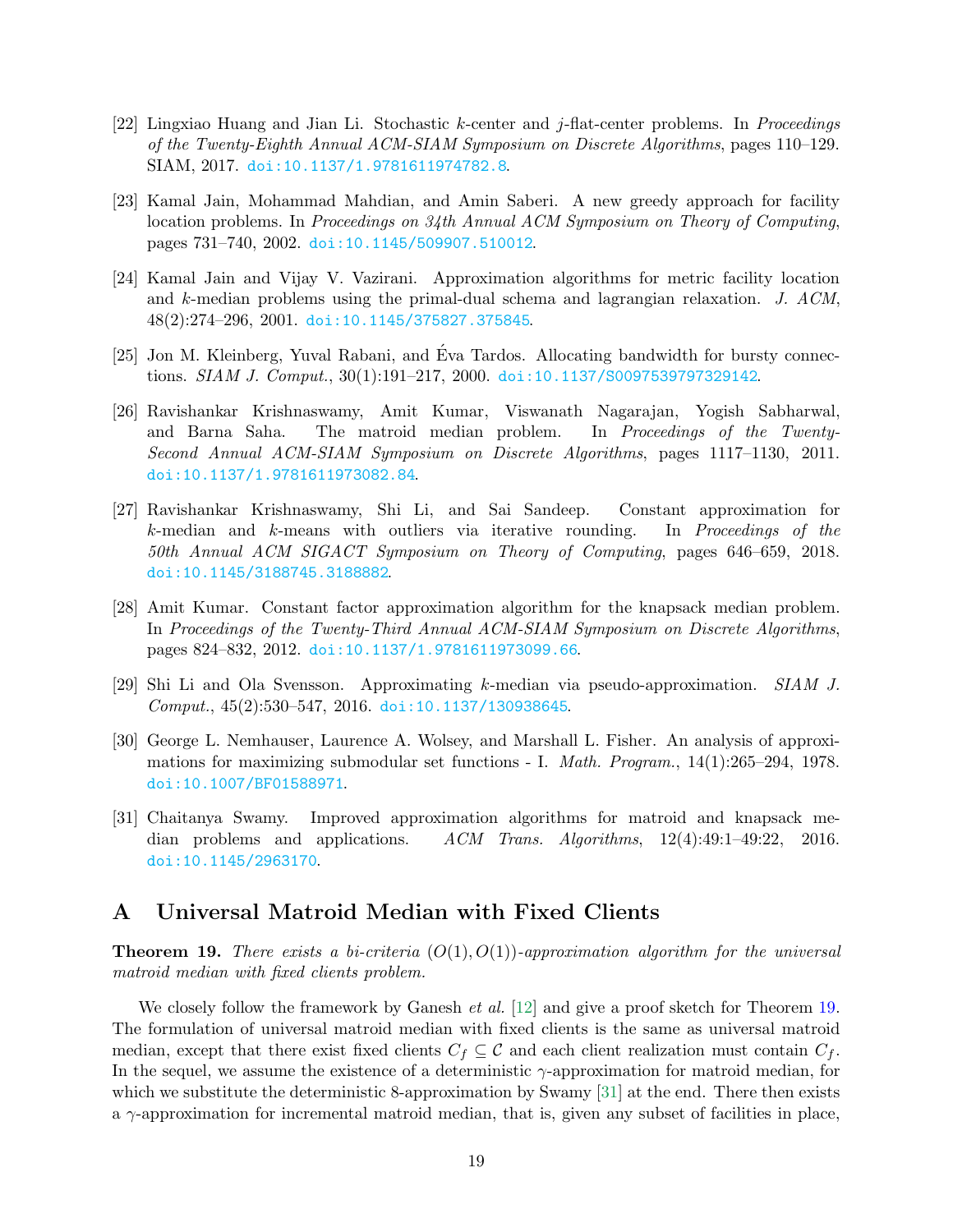find the independent set containing all the given facilities which minimizes the median objective. The proof is the same as Theorem 24 in [\[12\]](#page-17-5) (the arXiv version), thus omitted here. A similar LP relaxation is the following.

<span id="page-19-1"></span><span id="page-19-0"></span>min  
\n
$$
r \ge 0
$$
  
\ns.t.  $y(S) \le r_{\mathcal{M}}(S)$   $\forall S \subseteq \mathcal{F}$   
\n $0 \le x_{ij} \le y_i$   $\forall i, j$   
\n
$$
\sum_{i \in \mathcal{F}} x_{ij} = 1
$$
  $\forall j \in \mathcal{C}$   
\n
$$
\sum_{j \in C_1} \sum_{i \in \mathcal{F}} x_{ij} c_{ij} \le \text{OPT}(C_1) + r \quad \forall C_1 \subseteq \mathcal{C}, C_1 \supseteq C_f.
$$
 (13)

Likewise, in order to approximately solve  $M-LP_{fix}$  $M-LP_{fix}$ , we need an approximate separation oracle on [\(13\)](#page-19-1). By defining

$$
f_{x,y}(S') \stackrel{\text{def}}{=} \sum_{j \in \mathcal{C} \setminus C_f} \left( -c_{jS'} + \sum_{i \in \mathcal{F}} x_{ij} c_{ij} \right)^+,
$$

separating [\(13\)](#page-19-1) is equivalent to determining whether there exists  $S \in \mathcal{I}$  s.t.

<span id="page-19-2"></span>
$$
f_{x,y}(S) > \text{SOL}(C_f, S) - \sum_{j \in C_f} \sum_{i \in \mathcal{F}} x_{ij} c_{ij} + r. \tag{14}
$$

Though the LHS is still monotone submodular on  $S \in \mathcal{I}$ , the RHS is changing with S, thus we need to consider [\(14\)](#page-19-2) based on different values of  $SOL(C_f, S)$ . The basic idea is, for each possible value M, we only consider those  $S \in \mathcal{I}$  that satisfies  $\text{Sol}(C_f, S) = M$ , and maximize  $f_{x,y}$  subject to  $S \in \mathcal{I}$ ,  $\text{Sol}(C_f, S) = M$ . If every such optimal  $S_M$  satisfies  $f_{x,y}(S_M) \leq M - \sum_{j \in C_f} \sum_{i \in \mathcal{F}} x_{ij} c_{ij} + r$ ,  $(x, y, r)$  is feasible to [M-LP](#page-19-0)<sub>fix</sub>, otherwise it violates [\(13\)](#page-19-1) for some  $C_1 \subseteq \mathcal{C}$  that attains  $f_{x,y}(S_M)$  via  $C_1 \setminus C_f$ , i.e.,  $C_1 = C_f \cup \{j \in C \setminus C_f : \sum_{i \in \mathcal{F}} x_{ij} c_{ij} \ge c_{jS_M}\}.$ 

To simplify the algorithm, we consider a reduced number of values  $M \in \{\min\{(1+\epsilon)^s, \gamma(1+\epsilon)\}$  $\epsilon$ |C<sub>f</sub>|max<sub>i,j</sub>  $c_{ij}$  :  $s \geq 0$ }  $\cup$  {0}, and relax the constraint by trying to approximately maximize  $f_{x,y}(S)$  subject to  $\text{SOL}(C_f, S) \leq M, S \in \mathcal{I}$ . For a specific value of M and the obtained solution  $S_M \in \mathcal{I}$ , if  $S_M$  satisfies  $f_{x,y}(S_M) > M - \sum_{j \in C_f} \sum_{i \in \mathcal{F}} x_{ij} c_{ij} + r$ , it also satisfies [\(14\)](#page-19-2) and thus violates [\(13\)](#page-19-1), since  $S_M$  by definition is M-cheap, i.e., it satisfies  $\text{Sol}(C_f, S_M) \leq M$  (recall that we can efficiently compute  $f_{x,y}(S_M)$  and  $SOL(C_f, S_M)$ . Otherwise, the algorithm assumes [\(14\)](#page-19-2) is NOT satisfied by any M-cheap independent set, and moves on to check larger values of M.

Let  $\mathcal{I}_M$  be the set of bases of I satisfying Sol $(C_f, S) \leq M$ . It follows that the maximum of  $f_{x,y}$ over M-cheap independent sets must be attained in  $\mathcal{I}_M$ , since  $f_{x,y}$  is monotone submodular and  $\text{SOL}(C_f, S)$  is non-increasing. Then maximizing  $f_{x,y}$  is equivalent to maximizing  $f_{x,y}$  on a 1-system, where the maximal independent sets are exactly  $\mathcal{I}_M$ . We use the same greedy oracle in [\[12\]](#page-17-5), where we replace their incremental k-median algorithm with the aforementioned  $\gamma$ -approximate algorithm for incremental matroid median. The same approximate separation oracle then outputs a  $(2\gamma(1+\epsilon), 2)$ -approximate fractional solution  $(\bar{x}, \bar{y}, \bar{r})$  to universal matroid median with fixed clients in polynomial time, i.e.,

$$
\sum_{j \in C_1} \sum_{i \in \mathcal{F}} \bar{x}_{ij} c_{ij} \leq 2\gamma (1 + \epsilon) \text{OPT}(C_1) + 2\text{MR}, \ \forall C_1 \subseteq \mathcal{C}, C_1 \supseteq C_f.
$$